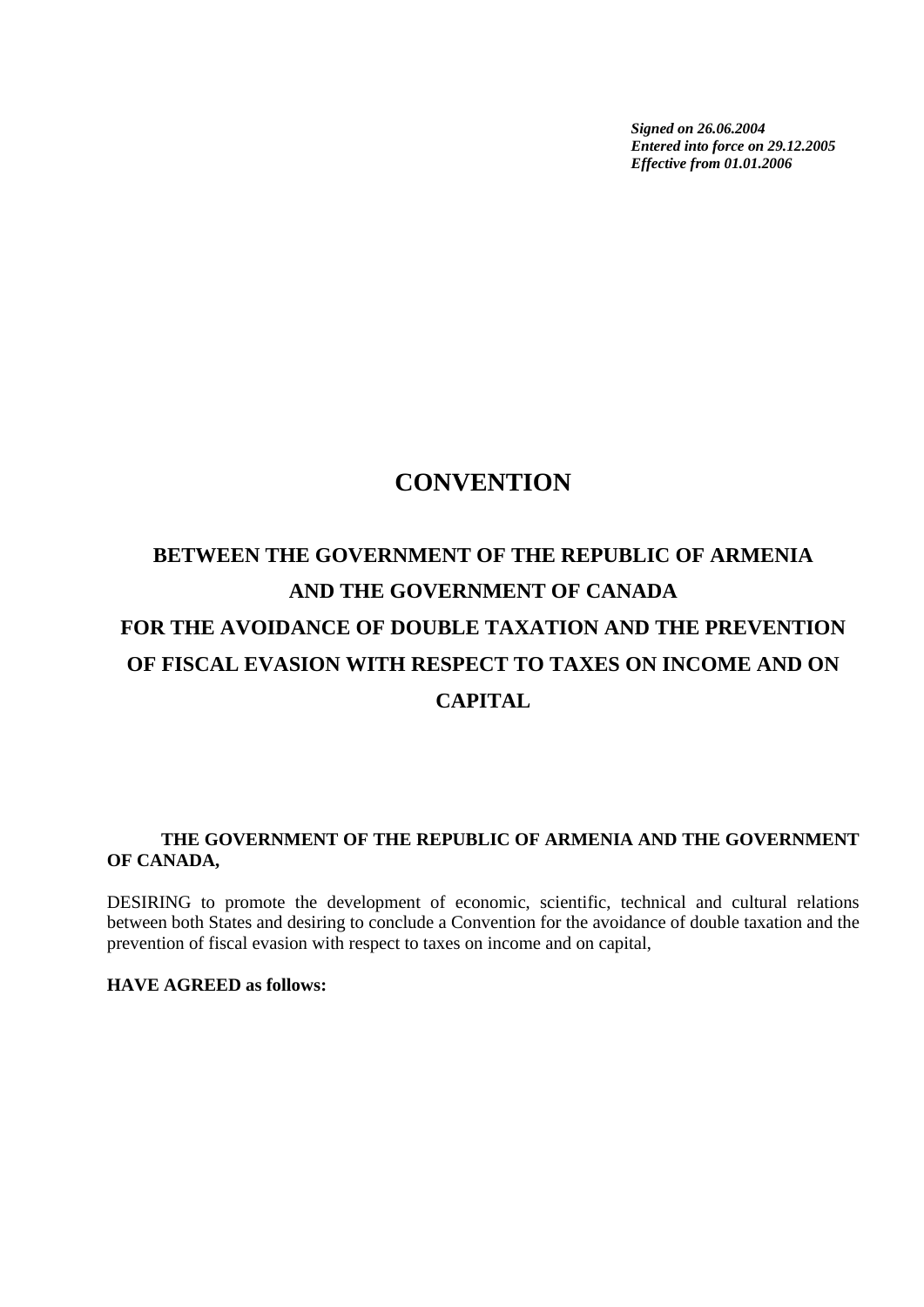#### **ARTICLE 1 PERSONS COVERED**

This Convention shall apply to persons who are residents of one or both of the Contracting States.

#### **ARTICLE 2 TAXES COVERED**

1. This Convention shall apply to taxes on income and on capital imposed on behalf of each Contracting State, irrespective of the manner in which they are levied.

2. There shall be regarded as taxes on income and on capital all taxes imposed on total income, on total capital, or on elements of income or of capital, including taxes on gains from the alienation of movable or immovable property, taxes on the total amounts of wages paid by enterprises, as well as taxes on capital appreciation.

- 3. The existing taxes to which the Convention shall apply are, in particular:
- (a) in the case of Armenia,
	- (i) the profit tax,
	- (ii) the income tax,
	- (iii) the property tax,
	- (iv) the land tax

(hereinafter referred to as "Armenian tax") and;

(b) in the case of Canada, the income and capital taxes imposed by the Government of Canada under the *Income Tax Act* (hereinafter referred as "Canadian tax").

4. The Convention shall apply also to any identical or substantially similar taxes which are imposed after the date of signature of the Convention in addition to, or in place of, the existing taxes.

#### **ARTICLE 3 GENERAL DEFINITIONS**

1. For the purposes of this Convention, unless the context otherwise requires:

(a) the terms "a Contracting State" and "the other Contracting State" mean, as the context requires, Armenia or Canada;

(b) the term "Armenia" means the Republic of Armenia, and when used in the geographical sense means the territory, including internal waters over which the Republic of Armenia exercises its sovereign rights and jurisdiction in accordance with internal legislation and international law;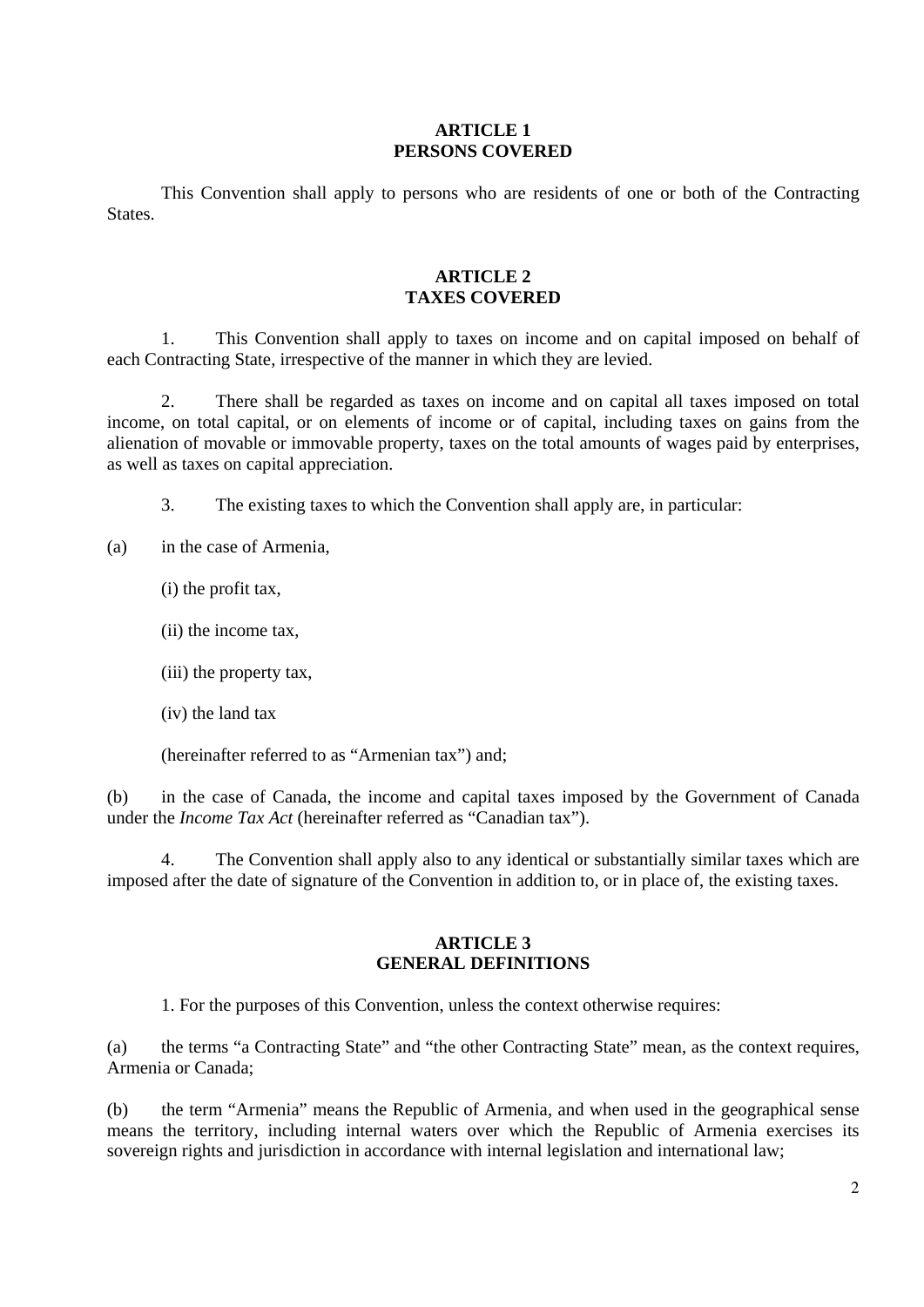(c) the term "Canada", used in a geographical sense, means the territory of Canada, including its territorial sea and air space over the land territory and the territorial sea, as well as the exclusive economic zone and the continental shelf beyond that zone, over which Canada exercises, in accordance with international law, its sovereign rights;

(d) the term "person" includes an individual, a trust, a company, a partnership and any other body of persons;

(e) the term "company" means any body corporate or any entity which is treated as a body corporate for tax purposes;

(f) the terms "enterprise of a Contracting State" and "enterprise of the other Contracting State" mean respectively an enterprise carried on by a resident of a Contracting State and an enterprise carried on by a resident of the other Contracting State;

(g) the term "competent authority" means:

(i) in the case of Armenia, the Minister of Finance and Economy and the Minister of State Revenues or their authorized representatives,

(ii) in the case of Canada, the Minister of National Revenue or the Minister's authorized representative;

(h) the term "national" means:

(i) any individual possessing the nationality of a Contracting State,

(ii) any legal person, partnership or association deriving its status as such from the laws in force in a Contracting State; and

(i) the term "international traffic" means any voyage of a ship or aircraft operated by an enterprise of a Contracting State to transport passengers or property except where the principal purpose of the voyage is to transport passengers or property between places within the other Contracting State.

2. As regards the application of the Convention at any time by a Contracting State, any term not defined therein shall, unless the context otherwise requires, have the meaning that it has at that time under the law of that State for the purposes of the taxes to which the Convention applies, any meaning under the applicable tax laws of that State prevailing over a meaning given to the term under other laws of that State.

#### **ARTICLE 4 RESIDENT**

1. For the purposes of this Convention, the term "resident of a Contracting State" means:

(a) any person who, under the laws of that State, is liable to tax therein by reason of the person's domicile, residence, place of management or any other criterion of a similar nature but does not include any person who is liable to tax in that State in respect only of income from sources in that State, and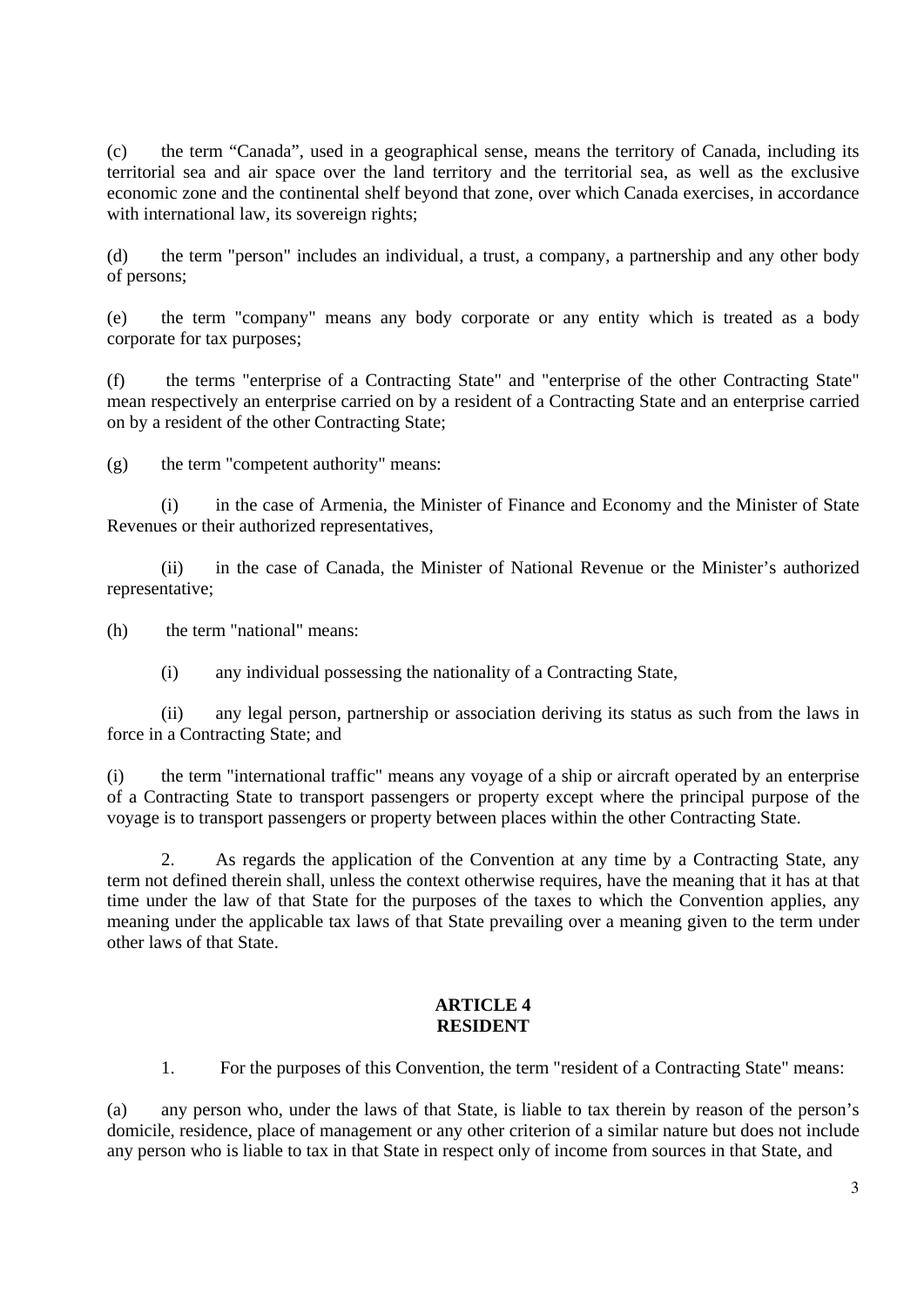(b) that State or a political or administrative-territorial subdivision or local authority thereof or any agency or instrumentality of any such State, subdivision or local authority.

2. Where by reason of the provisions of paragraph 1 an individual is a resident of both Contracting States, then the individual's status shall be determined as follows:

(a) the individual shall be deemed to be a resident only of the State in which the individual has a permanent home available and if the individual has a permanent home available in both States, the individual shall be deemed to be a resident only of the State with which the individual's personal and economic relations are closer (centre of vital interests);

(b) if the State in which the individual's centre of vital interests is situated cannot be determined, or if there is not a permanent home available to the individual in either State, the individual shall be deemed to be a resident only of the State in which the individual has an habitual abode;

(c) if the individual has an habitual abode in both States or in neither of them, the individual shall be deemed to be a resident only of the State of which the individual is a national; and

(d) if the individual is a national of both States or of neither of them, the competent authorities of the Contracting States shall settle the question by mutual agreement.

3. Where by reason of the provisions of paragraph 1 a company is a resident of both Contracting States, then its status shall be determined as follows:

(a) it shall be deemed to be a resident only of the State in which it is incorporated; or

(b) if it is incorporated in neither of the States, it shall be deemed to be a resident only of the State in which its place of effective management is situated.

4. Where by reason of the provisions of paragraph 1 a person other than an individual or a company is a resident of both Contracting States, the competent authorities of the Contracting States shall by mutual agreement endeavour to settle the question and to determine the mode of application of the Convention to such person. In the absence of such agreement, such person shall not be entitled to claim any relief or exemption from tax provided by the Convention.

#### **ARTICLE 5 PERMANENT ESTABLISHMENT**

1. For the purposes of this Convention, the term "permanent establishment" means a fixed place of business through which the business of an enterprise is wholly or partly carried on.

2. The term "permanent establishment" includes especially:

- (a) a place of management;
- (b) a branch;
- (c) an office;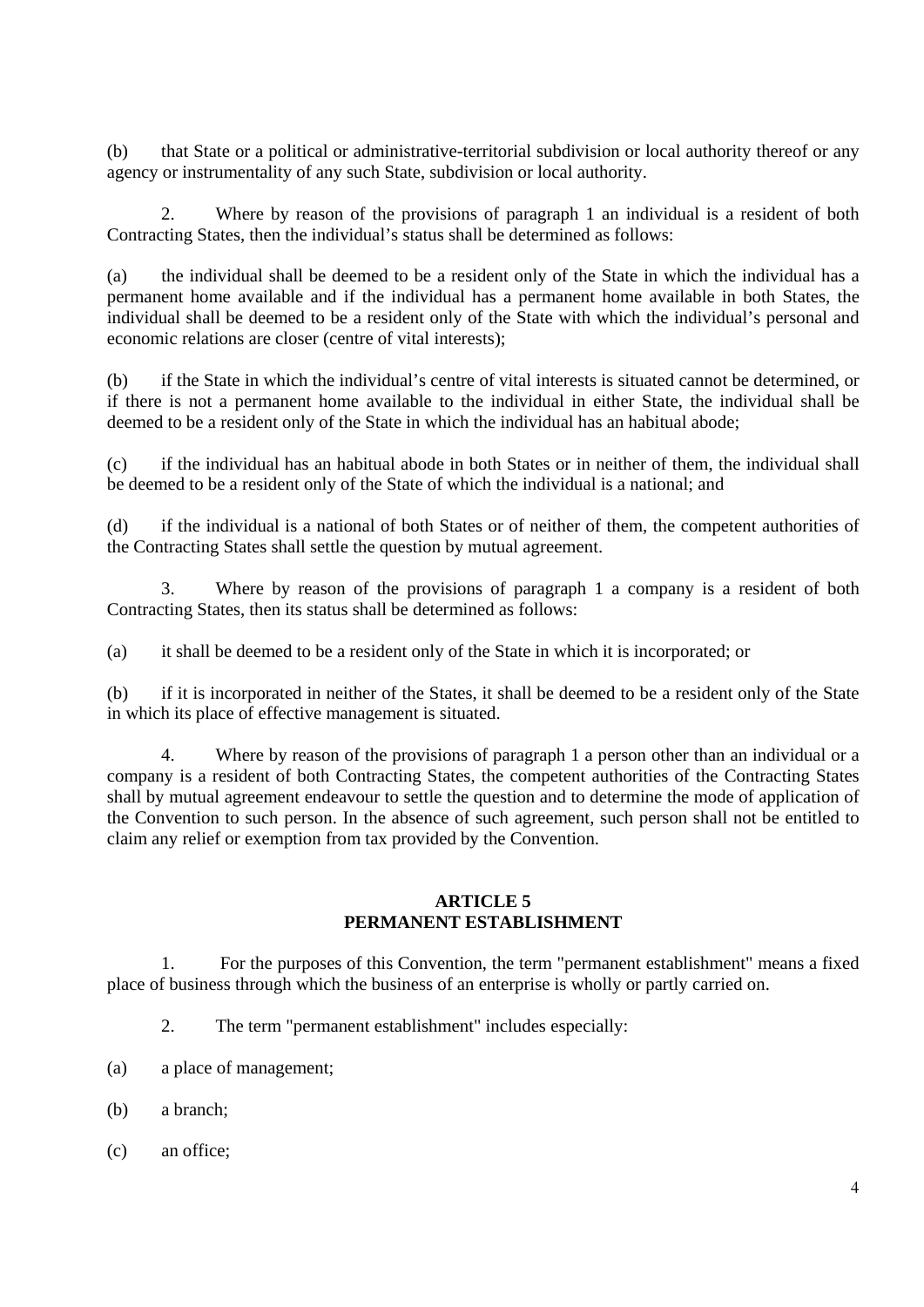(d) a factory;

(e) a workshop; and

(f) a mine, an oil or gas well, a quarry or any other place relating to the exploration for or the exploitation of natural resources.

3. The term "permanent establishment" likewise encompasses:

(a) a building site, a construction, assembly or installation project or supervisory activities in connection therewith, but only where such site, project or activities continue for a period of more than nine months;

(b) the furnishing of services, including consultancy services, by an enterprise through employees or other personnel engaged by the enterprise for such purpose, but only where activities of that nature continue (for the same or a connected project) within the country for a period or periods aggregating more than nine months within any 12-month period.

4. Notwithstanding the preceding provisions of this Article, the term "permanent establishment" shall be deemed not to include:

(a) the use of facilities solely for the purpose of storage or display of goods or merchandise belonging to the enterprise;

(b) the maintenance of a stock of goods or merchandise belonging to the enterprise solely for the purpose of storage or display;

(c) the maintenance of a stock of goods or merchandise belonging to the enterprise solely for the purpose of processing by another enterprise;

(d) the maintenance of a fixed place of business solely for the purpose of purchasing goods or merchandise or of collecting information, for the enterprise;

(e) the maintenance of a fixed place of business solely for the purpose of carrying on, for the enterprise, any other activity of a preparatory or auxiliary character; or

(f) the maintenance of a fixed place of business solely for any combination of activities mentioned in subparagraphs (a) to (e) provided that the overall activity of the fixed place of business resulting from this combination is of a preparatory or auxiliary character.

5. Notwithstanding the provisions of paragraphs 1 and 2, where a person – other than an agent of independent status to whom paragraph 7 applies – is acting in a Contracting State on behalf of the enterprise of the other Contracting State, that enterprise shall be deemed to have a permanent establishment in the first-mentioned Contracting State in respect of any activities which that person undertakes for the enterprise, if such a person:

(a) has and habitually exercises in that State an authority to conclude contracts in the name of the enterprise, unless the activities of such person are limited to those mentioned in paragraph 4 which, if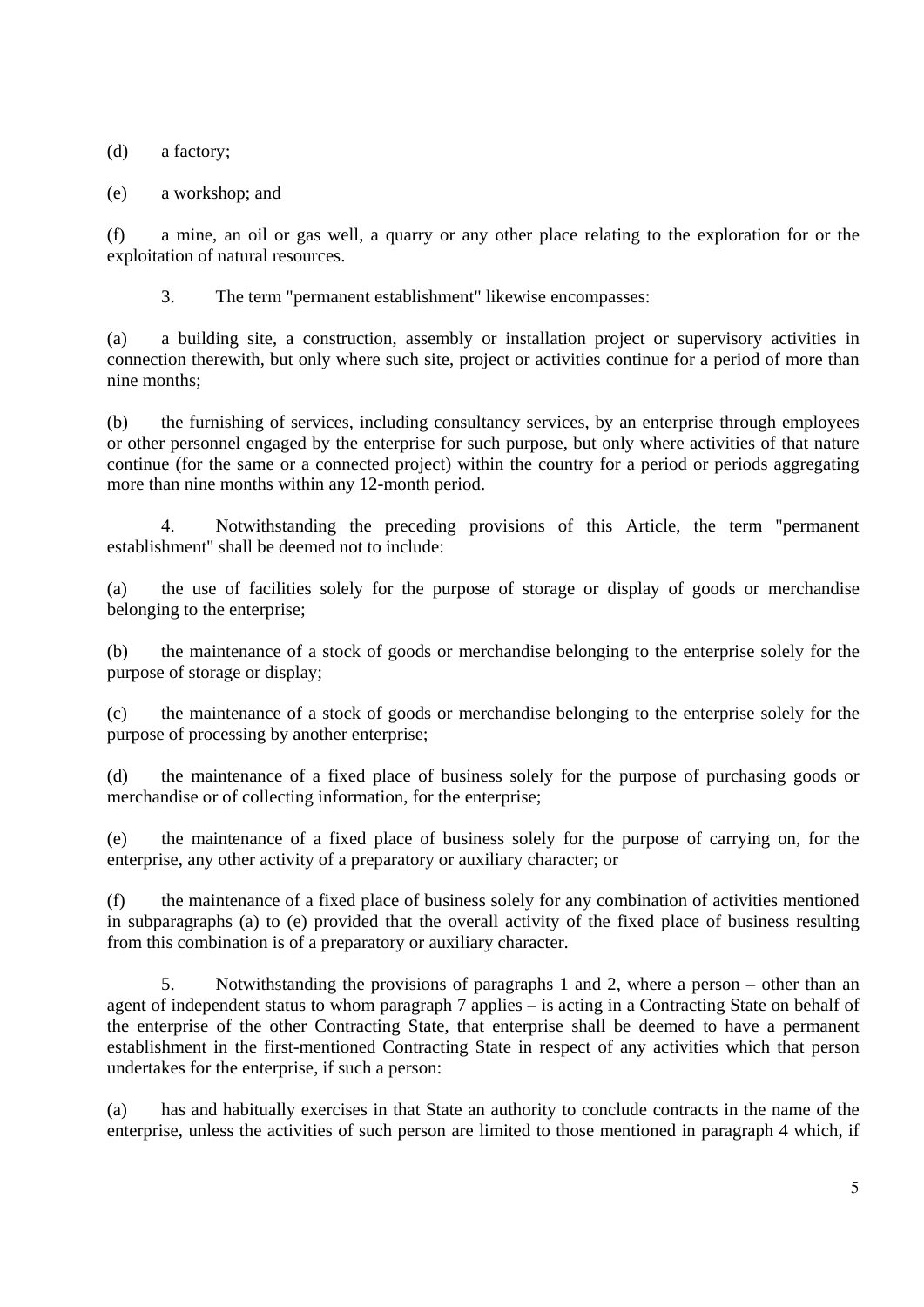exercised through a fixed place of business, would not make this fixed place of business a permanent establishment under the provisions of that paragraph; or

(b) has no such authority, but habitually maintains in the first-mentioned State a stock of goods or merchandise from which the person regularly delivers goods or merchandise on behalf of the enterprise.

6. Notwithstanding the preceding provisions of this Article, an insurance enterprise of a Contracting State shall, except in regard to re-insurance, be deemed to have a permanent establishment in the other Contracting State if it collects premiums in the territory of that other State or insures risks situated therein through a person other than an agent of an independent status to whom paragraph 7 applies.

7. An enterprise shall not be deemed to have a permanent establishment in a Contracting State merely because it carries on business in that State through a broker, general commission agent or any other agent of an independent status, provided that such persons are acting in the ordinary course of their business.

8. The fact that a company which is a resident of a Contracting State controls or is controlled by a company which is a resident of the other Contracting State, or which carries on business in that other State (whether through a permanent establishment or otherwise), shall not of itself constitute either company a permanent establishment of the other.

#### **ARTICLE 6 INCOME FROM IMMOVABLE PROPERTY**

1. Income derived by a resident of a Contracting State from immovable property (including income from agriculture or forestry) situated in the other Contracting State may be taxed in that other State.

2. For the purposes of this Convention, the term "immovable property" shall have the meaning which it has for the purposes of the relevant tax law of the Contracting State in which the property in question is situated. The term shall in any case include property accessory to immovable property, livestock and equipment used in agriculture and forestry, rights to which the provisions of general law respecting landed property apply, usufruct of immovable property and rights to variable or fixed payments as consideration for the working of, or the right to work, mineral deposits, sources and other natural resources. Ships and aircraft shall not be regarded as immovable property.

3. The provisions of paragraph 1 shall apply to income derived from the direct use, letting, or use in any other form of immovable property and to income from the alienation of such property.

The provisions of paragraphs 1 and 3 shall also apply to the income from immovable property of an enterprise and to income from immovable property used for the performance of independent personal services.

#### **ARTICLE 7 BUSINESS PROFITS**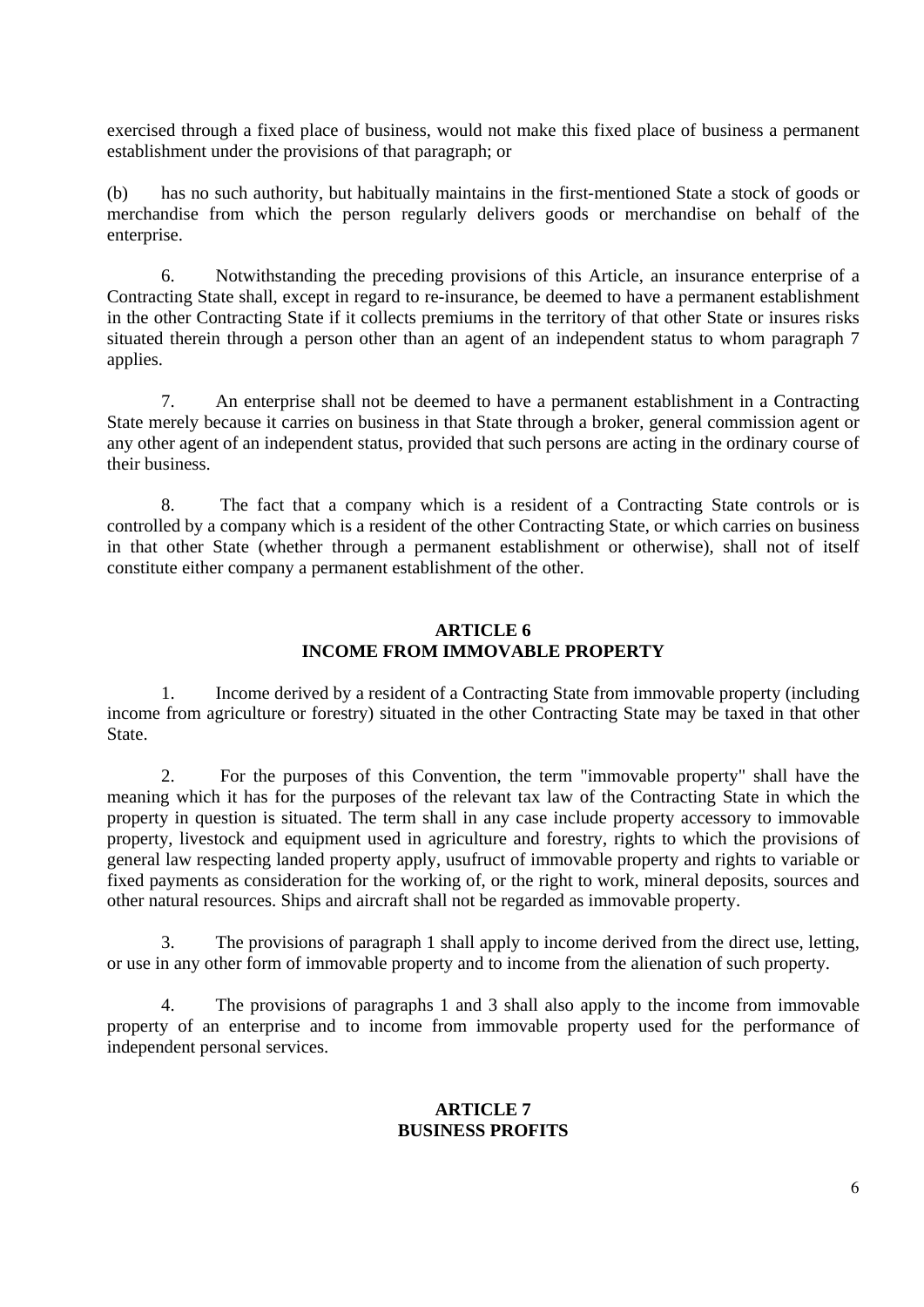1. The profits of an enterprise of a Contracting State shall be taxable only in that State unless the enterprise carries on business in the other Contracting State through a permanent establishment situated therein. If the enterprise carries on or has carried on business as aforesaid, the profits of the enterprise may be taxed in the other State but only so much of them as is attributable to that permanent establishment.

2. Subject to the provisions of paragraph 3, where an enterprise of a Contracting State carries on business in the other Contracting State through a permanent establishment situated therein, there shall in each Contracting State be attributed to that permanent establishment the profits which it might be expected to make if it were a distinct and separate enterprise engaged in the same or similar activities under the same or similar conditions and dealing wholly independently with the enterprise of which it is a permanent establishment and with all other persons.

3. In the determination of the profits of a permanent establishment, there shall be allowed those deductible expenses which are incurred for the purposes of the permanent establishment including executive and general administrative expenses, whether incurred in the State in which the permanent establishment is situated or elsewhere. However, no such deduction shall be allowed in respect of amounts, if any, paid (otherwise than towards reimbursement of actual expenses) by the permanent establishment to the head office of the enterprise or any of its other offices, by way of royalties, fees, or other similar payments in return for the use of patents or other rights, or by way of commission, for specific services performed or for management, or, except in the case of a banking enterprise, by way of interest on moneys lent to the permanent establishment. Likewise, no account shall be taken, in the determination of the profits of a permanent establishment, for amounts charged (otherwise than towards reimbursement of actual expenses), by the permanent establishment to the head office of the enterprise or any of its other offices, by way of royalties, fees, or other similar payments in return for the use of patents or other rights, or by way of commission for specific services performed or for management, or, except in the case of a banking enterprise by way of interest on moneys lent to the head office of the enterprise or any of its other offices.

4. No profits shall be attributed to a permanent establishment by reason of the mere purchase by that permanent establishment of goods or merchandise for the enterprise.

5. For the purposes of the preceding paragraphs, the profits to be attributed to the permanent establishment shall be determined by the same method year by year unless there is good and sufficient reason to the contrary.

6. In so far as it has been customary in a Contracting State to determine the profits to be attributed to a permanent establishment on the basis of an apportionment of the total profits of the enterprise to its various parts, nothing in paragraph 2 shall preclude that Contracting State from determining the profits to be taxed by such an apportionment as may be customary; the method of apportionment adopted shall, however, be such that the result shall be in accordance with the principles contained in this Article.

7. Where profits include items of income which are dealt with separately in other Articles of this Convention, then the provisions of those Articles shall not be affected by the provisions of this Article.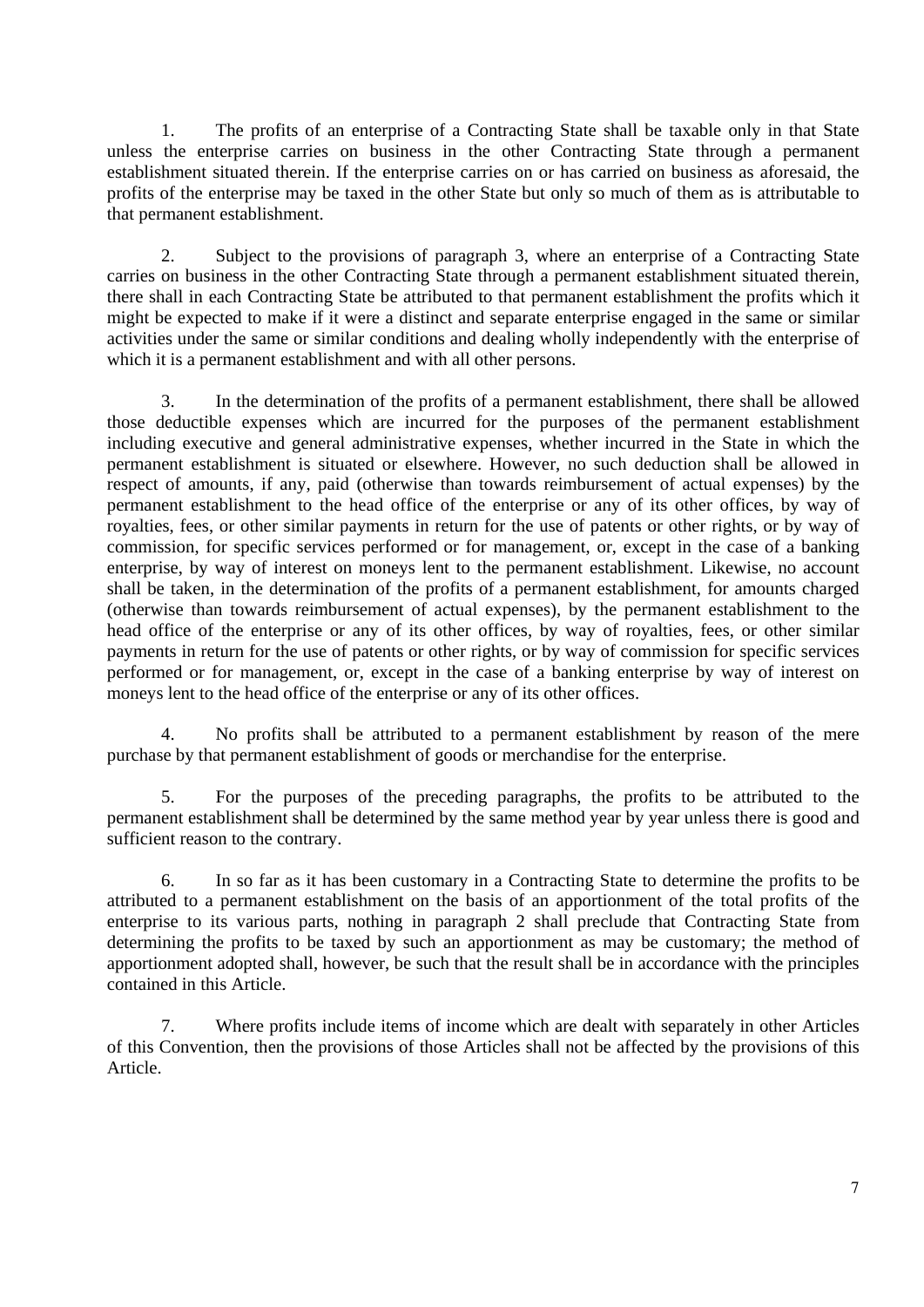#### **ARTICLE 8 SHIPPING AND AIR TRANSPORT**

1. Profits derived by an enterprise of a Contracting State from the operation of ships or aircraft in international traffic shall be taxable only in that State.

2. Notwithstanding the provisions of paragraph 1 and Article 7, profits derived by an enterprise of a Contracting State from a voyage of a ship or aircraft where the principal purpose of the voyage is to transport passengers or property between places in the other Contracting State may be taxed in that other State.

3. The provisions of paragraphs 1 and 2 shall also apply to profits from the participation in a pool, a joint business or an international operating agency.

4. For the purposes of this Article, the term "operation of ships or aircraft in international traffic" by an enterprise, includes:

(a) the charter or rental of ships or aircraft, and

(b) the rental of containers and related equipment

by that enterprise if that charter or rental is incidental to the operation by that enterprise of ships or aircraft in international traffic.

# **ARTICLE 9 ASSOCIATED ENTERPRISES**

# 1. Where

(a) an enterprise of a Contracting State participates directly or indirectly in the management, control or capital of an enterprise of the other Contracting State, or

(b) the same persons participate directly or indirectly in the management, control or capital of an enterprise of a Contracting State and an enterprise of the other Contracting State,

and in either case conditions are made or imposed between the two enterprises in their commercial or financial relations that differ from those that would be made between independent enterprises, then any income that would, but for those conditions, have accrued to one of the enterprises, but, by reason of those conditions, has not so accrued, may be included in the income of that enterprise and taxed accordingly.

2. Where a Contracting State includes in the income of an enterprise of that State – and taxes accordingly – income on which an enterprise of the other Contracting State has been charged to tax in that other State and the income so included is income that would have accrued to the enterprise of the first-mentioned State if the conditions made between the two enterprises had been those that would have been made between independent enterprises, then that other State shall make an appropriate adjustment to the amount of the tax charged therein on that income. In determining such adjustment, due regard shall be had to the other provisions of this Convention and the competent authorities of the Contracting States shall if necessary consult each other.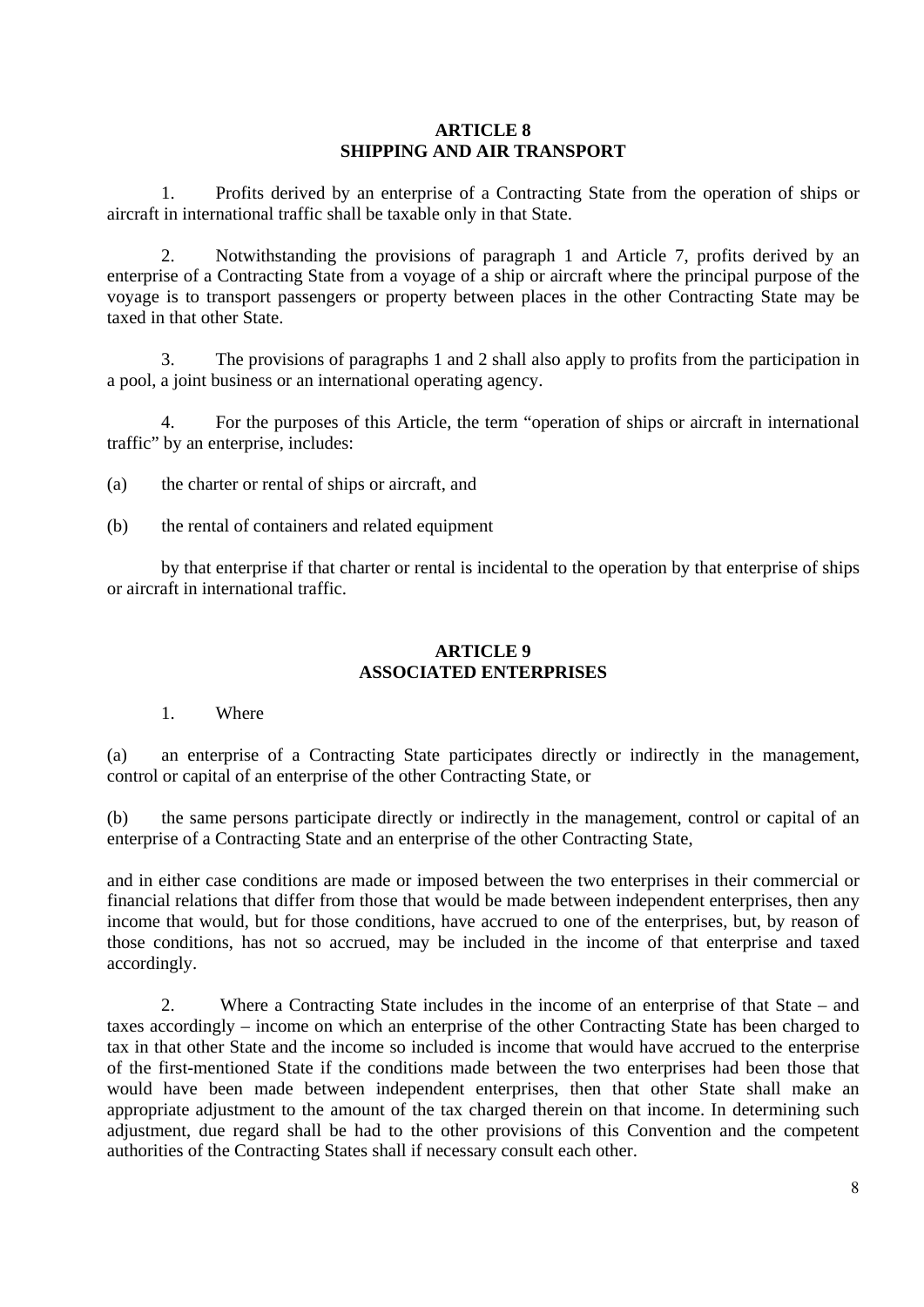3. A Contracting State shall not change the income of an enterprise in the circumstances referred to in paragraph 1 after the expiry of the time limits provided in its domestic laws and, in any case, after five years from the end of the year in which the income that would be subject to such change would, but for the conditions referred to in paragraph 1, have accrued to that enterprise.

4. The provisions of paragraphs 2 and 3 shall not apply in the case of fraud, wilful default or neglect.

#### **ARTICLE 10 DIVIDENDS**

1. Dividends paid by a company that is a resident of a Contracting State to a resident of the other Contracting State may be taxed in that other State.

2. However, such dividends may also be taxed in the Contracting State of which the company paying the dividends is a resident and according to the laws of that State, but if the beneficial owner of the dividends is a resident of the other Contracting State, the tax so charged shall not exceed:

(a) 5 per cent of the gross amount of the dividends if the beneficial owner is a company which holds directly at least 25 per cent of the capital of the company paying the dividends and the capital invested by the beneficial owner exceeds US \$100,000 (or its equivalent in the currency of either Contracting State) at the time the dividends are declared;

(b) 15 per cent of the gross amount of the dividends in all other cases.

The provisions of this paragraph shall not affect the taxation of the company in respect of the profits out of which the dividends are paid.

3. The term "dividends" as used in this Article means income from shares, "jouissance" shares or "jouissance" rights, mining shares, founders' shares or other rights, not being debt-claims, participating in profits, as well as income which is subjected to the same taxation treatment as income from shares by the laws of the State of which the company making the distribution is a resident.

4. The provisions of paragraph 2 shall not apply if the beneficial owner of the dividends, being a resident of a Contracting State, carries on business in the other Contracting State of which the company paying the dividends is a resident, through a permanent establishment situated therein, or performs in that other State independent personal services from a fixed base situated therein, and the holding in respect of which the dividends are paid is effectively connected with such permanent establishment or fixed base. In such case the provisions of Article 7 or Article 14, as the case may be, shall apply.

5. Where a company that is a resident of a Contracting State derives profits or income from the other Contracting State, that other State may not impose any tax on the dividends paid by the company, except insofar as such dividends are paid to a resident of that other State or insofar as the holding in respect of which the dividends are paid is effectively connected with a permanent establishment or a fixed base situated in that other State, nor subject the company's undistributed profits to a tax on undistributed profits, even if the dividends paid or the undistributed profits consist wholly or partly of profits or income arising in such other State.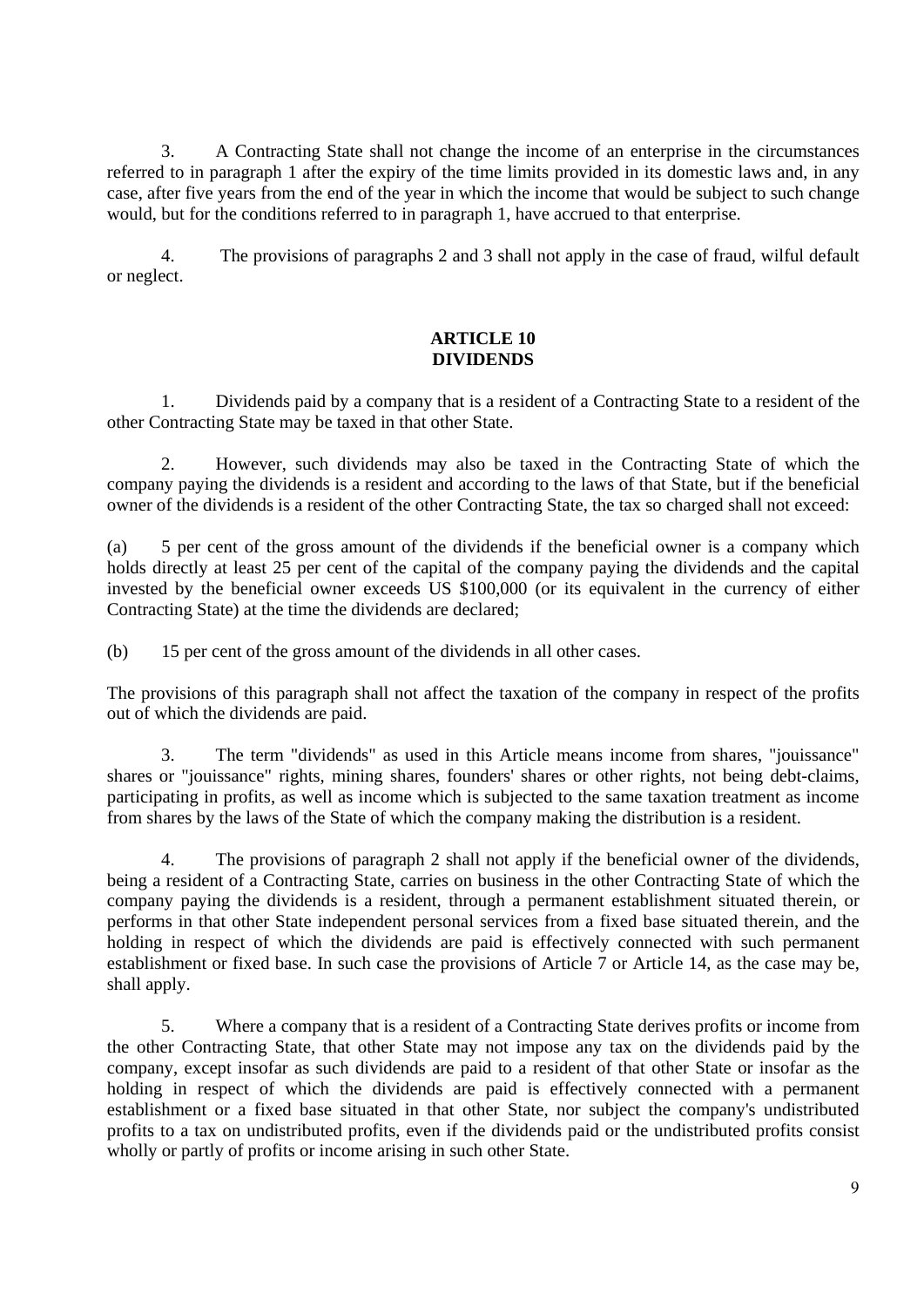6. Nothing in this Convention shall be construed as preventing a Contracting State from imposing on the earnings of a company attributable to a permanent establishment in that State, or the earnings attributable to the alienation of immovable property situated in that State by a company carrying on a trade in immovable property, a tax in addition to the tax that would be chargeable on the earnings of a company that is a national of that State, except that any additional tax so imposed shall not exceed 5 per cent of the amount of such earnings that have not been subjected to such additional tax in previous taxation years. For the purpose of this provision, the term "earnings" means the earnings attributable to the alienation of such immovable property situated in a Contracting State as may be taxed by that State under the provisions of Article 6 or of paragraph 1 of Article 13, and the profits, including any gains, attributable to a permanent establishment in a Contracting State in a year and previous years, after deducting therefrom all taxes, other than the additional tax referred to herein, imposed on such profits in that State.

# **ARTICLE 11 INTEREST**

1. Interest arising in a Contracting State and paid to a resident of the other Contracting State may be taxed in that other State.

2. However, such interest may also be taxed in the Contracting State in which it arises and according to the laws of that State, but if the beneficial owner of the interest is a resident of the other Contracting State, the tax so charged shall not exceed 10 per cent of the gross amount of the interest.

3. Notwithstanding the provisions of paragraph 2,

(a) interest arising in a Contracting State and paid in respect of indebtedness of that State or of a political or administrative-territorial subdivision or local authority thereof shall, if the interest is beneficially owned by a resident of the other Contracting State, be taxable only in that other State;

(b) interest arising in Armenia and paid to a resident of Canada shall be taxable only in Canada if it is paid in respect of a loan made, guaranteed or insured, or a credit extended, guaranteed or insured by Export Development Canada or by an organisation which is of a similar nature (the competent authorities of the Contracting States, shall by mutual agreement determine whether an organisation is of a similar nature as Export Development Canada); and

(c) interest arising in Canada and paid to a resident of Armenia shall be taxable only in Armenia if it is paid in respect of a loan made, guaranteed or insured, or a credit extended, guaranteed or insured by any organisation established in Armenia after the date of signature of this Convention and which is of a similar nature as Export Development Canada (the competent authorities of the Contracting States shall by mutual agreement determine whether an organisation is of a similar nature as Export Development Canada).

4. The term "interest" as used in this Article means income from debt-claims of every kind, whether or not secured by mortgage, and in particular, income from government securities and income from bonds or debentures, including premiums and prizes attaching to such securities, bonds or debentures, as well as income which is subjected to the same taxation treatment as income from money lent by the laws of the State in which the income arises. However, the term "interest" does not include income dealt with in Article 10.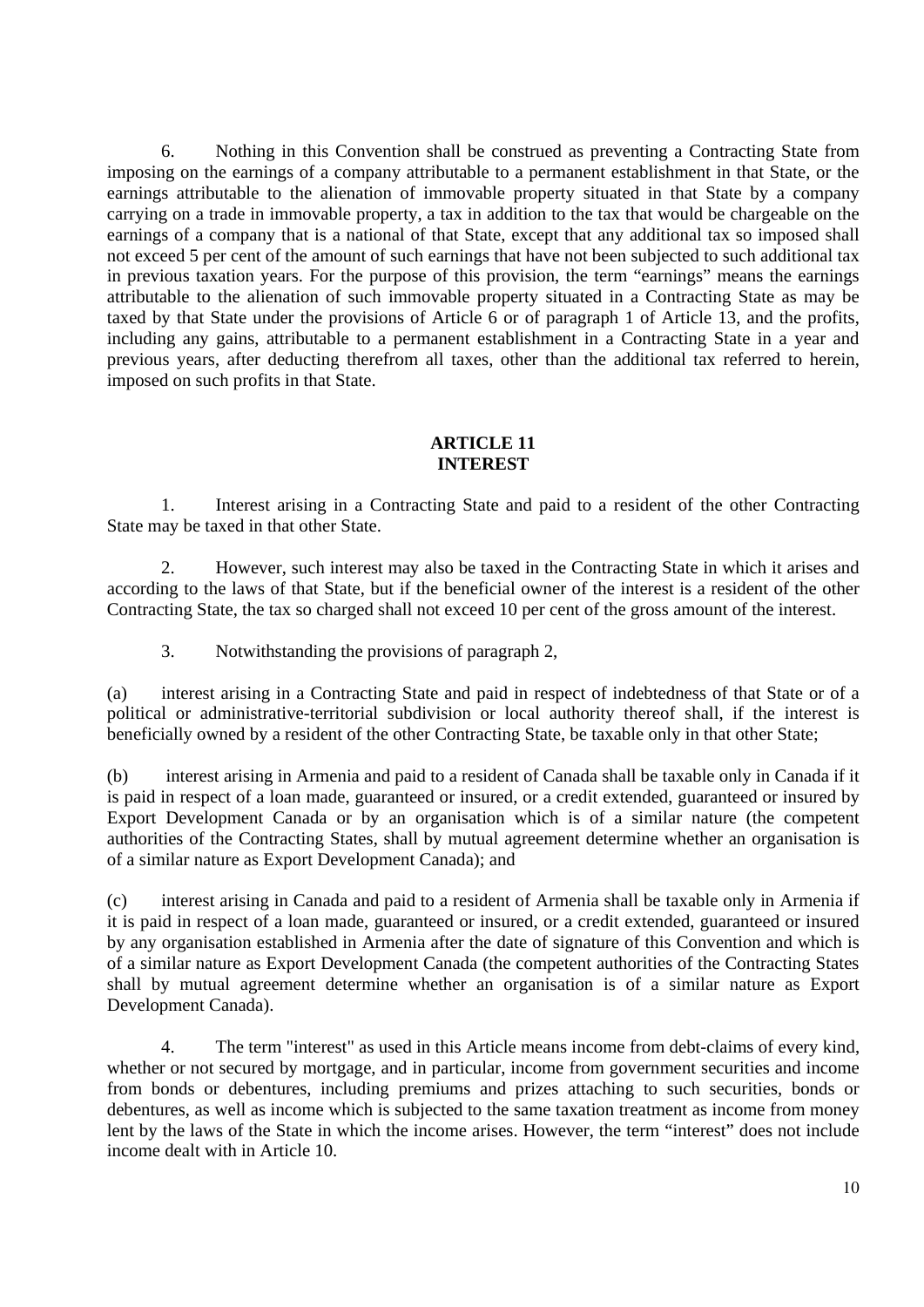5. The provisions of paragraph 2 shall not apply if the beneficial owner of the interest, being a resident of a Contracting State, carries on business in the other Contracting State in which the interest arises through a permanent establishment situated therein, or performs in that other State independent personal services from a fixed base situated therein, and the debt-claim in respect of which the interest is paid is effectively connected with such permanent establishment or fixed base. In such case the provisions of Article 7 or Article 14, as the case may be, shall apply.

6. Interest shall be deemed to arise in a Contracting State when the payer is a resident of that State. Where, however, the person paying the interest, whether the payer is a resident of a Contracting State or not, has in a Contracting State a permanent establishment or a fixed base in connection with which the indebtedness on which the interest is paid was incurred, and such interest is borne by such permanent establishment or fixed base, then such interest shall be deemed to arise in the State in which the permanent establishment or fixed base is situated.

7. Where, by reason of a special relationship between the payer and the beneficial owner or between both of them and some other person, the amount of the interest, having regard to the debtclaim for which it is paid, exceeds the amount that would have been agreed upon by the payer and the beneficial owner in the absence of such relationship, the provisions of this Article shall apply only to the last-mentioned amount. In such case, the excess part of the payments shall remain taxable according to the laws of each Contracting State, due regard being had to the other provisions of this Convention.

#### **ARTICLE 12 Royalties**

1. Royalties arising in a Contracting State and paid to a resident of the other Contracting State may be taxed in that other State.

2. However, such royalties may also be taxed in the Contracting State in which they arise and according to the laws of that State, but if the beneficial owner of the royalties is a resident of the other Contracting State, the tax so charged shall not exceed 10 per cent of the gross amount of the royalties.

3. The term "royalties" as used in this Article means payments of any kind received as a consideration for the use of, or the right to use, any copyright, patent, trade mark, design or model, plan, secret formula or process or other intangible property, or for the use of, or the right to use, industrial, commercial or scientific equipment, or for information concerning industrial, commercial or scientific experience, and includes payments of any kind in respect of motion picture films and works on film, videotape or other means of reproduction for use in connection with television.

4. The provisions of paragraph 2 shall not apply if the beneficial owner of the royalties, being a resident of a Contracting State, carries on business in the other Contracting State in which the royalties arise, through a permanent establishment situated therein, or performs in that other State independent personal services from a fixed base situated therein, and the right or property in respect of which the royalties are paid is effectively connected with such permanent establishment or fixed base. In such case the provisions of Article 7 or Article 14, as the case may be, shall apply.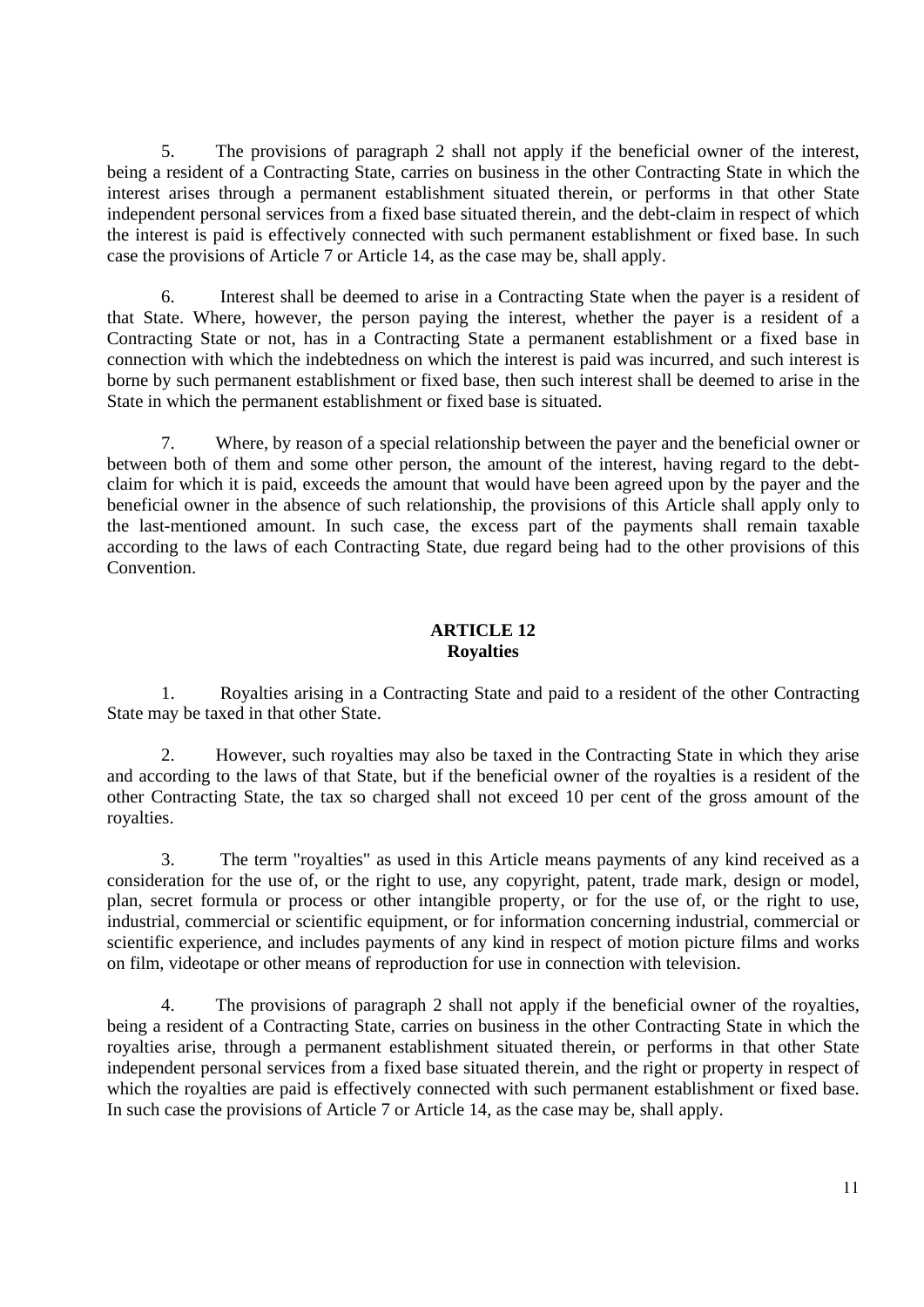5. Royalties shall be deemed to arise in a Contracting State when the payer is a resident of that State. Where, however, the person paying the royalties, whether the payer is a resident of a Contracting State or not, has in a Contracting State a permanent establishment or a fixed base in connection with which the obligation to pay the royalties was incurred, and such royalties are borne by such permanent establishment or fixed base, then such royalties shall be deemed to arise in the State in which the permanent establishment or fixed base is situated.

6. Where, by reason of a special relationship between the payer and the beneficial owner or between both of them and another person, the amount of the royalties, having regard to the use, right or information for which they are paid, exceeds the amount that would have been agreed upon by the payer and the beneficial owner in the absence of such relationship, the provisions of this Article shall apply only to the last-mentioned amount. In such case, the excess part of the payments shall remain taxable according to the laws of each Contracting State, due regard being had to the other provisions of this Convention.

# **ARTICLE 13 Capital gains**

1. Gains derived by a resident of a Contracting State from the alienation of immovable property situated in the other Contracting State may be taxed in that other State.

2. Gains from the alienation of movable property forming part of the business property of a permanent establishment that an enterprise of a Contracting State has or had in the other Contracting State or of movable property pertaining to a fixed base that is or was available to a resident of a Contracting State in the other Contracting State for the purpose of performing independent personal services, including such gains from the alienation of such a permanent establishment (alone or with the whole enterprise) or of such a fixed base, may be taxed in that other State.

3. Gains derived by an enterprise of a Contracting State from the alienation of ships or aircraft operated in international traffic or from containers used in, or other movable property pertaining to, the operation of such ships or aircraft shall be taxable only in that State.

4. Gains derived by a resident of a Contracting State from the alienation of:

(a) shares, the value of which is derived principally from immovable property situated in the other State, or

(b) an interest in a partnership or trust, the value of which is derived principally from immovable property situated in that other State,

may be taxed in that other State. For the purposes of this paragraph, the term "immovable property" does not include any property, other than rental property, in which the business of the company, partnership or trust is carried on.

5. Gains from the alienation of any property, other than that referred to in paragraphs 1, 2, 3 and 4, shall be taxable only in the Contracting State of which the alienator is a resident.

6. The provisions of paragraph 5 shall not affect the right of a Contracting State to levy, according to its law, a tax on gains from the alienation of any property derived by an individual who is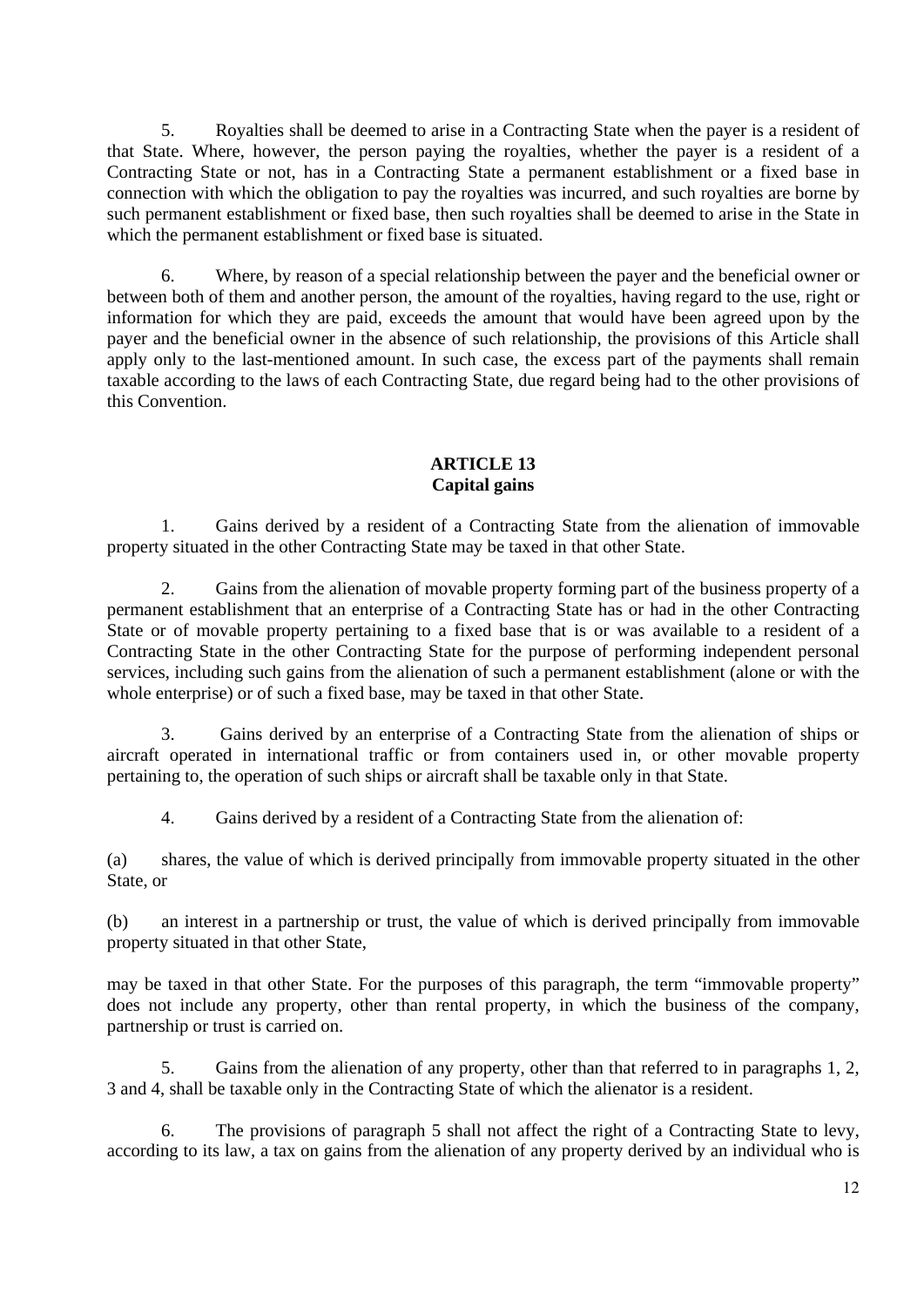a resident of the other Contracting State and has been a resident of the first-mentioned State at any time during the six years immediately preceding the alienation of the property.

7. Where an individual who ceases to be a resident of a Contracting State, and immediately thereafter becomes a resident of the other Contracting State, is treated for the purposes of taxation in the first-mentioned State as having alienated a property and is taxed in that State by reason thereof, the individual may elect to be treated for purposes of taxation in the other State as if the individual had, immediately before becoming a resident of that State, sold and repurchased the property for an amount equal to its fair market value at that time.

#### **ARTICLE 14 INDEPENDENT PERSONAL SERVICES**

1. Income derived by an individual who is a resident of a Contracting State in respect of professional or similar services of an independent character shall be taxable only in that State unless the individual has a fixed base regularly available in the other Contracting State for the purpose of performing the services. If the individual has or had such a fixed base, the income may be taxed in the other State but only so much of it as is attributable to that fixed base.

2. The term "professional services" includes especially independent scientific, literary, artistic, educational or teaching activities as well as the independent activities of physicians, lawyers, engineers, architects, dentists and accountants.

# **ARTICLE 15 DEPENDENT PERSONAL SERVICES**

1. Subject to the provisions of Articles 16, 18 and 19, salaries, wages and other remuneration derived by a resident of a Contracting State in respect of an employment shall be taxable only in that State unless the employment is exercised in the other Contracting State. If the employment is so exercised, such remuneration as is derived therefrom may be taxed in that other State.

2. Notwithstanding the provisions of paragraph 1, remuneration derived by a resident of a Contracting State in respect of an employment exercised in the other Contracting State shall be taxable only in the first-mentioned State if:

(a) the recipient is present in the other State for a period or periods not exceeding in the aggregate 183 days in any twelve-month period commencing or ending in the calendar year concerned, and

(b) the remuneration is paid by, or on behalf of, a person who is not a resident of the other State, and

(c) the remuneration is not borne by a permanent establishment or a fixed base that the person has in the other State.

3. Notwithstanding the preceding provisions of this Article, remuneration derived in respect of an employment exercised aboard a ship or aircraft operated in international traffic by an enterprise of a Contracting State shall be taxable only in that State unless the remuneration is derived by a resident of the other Contracting State.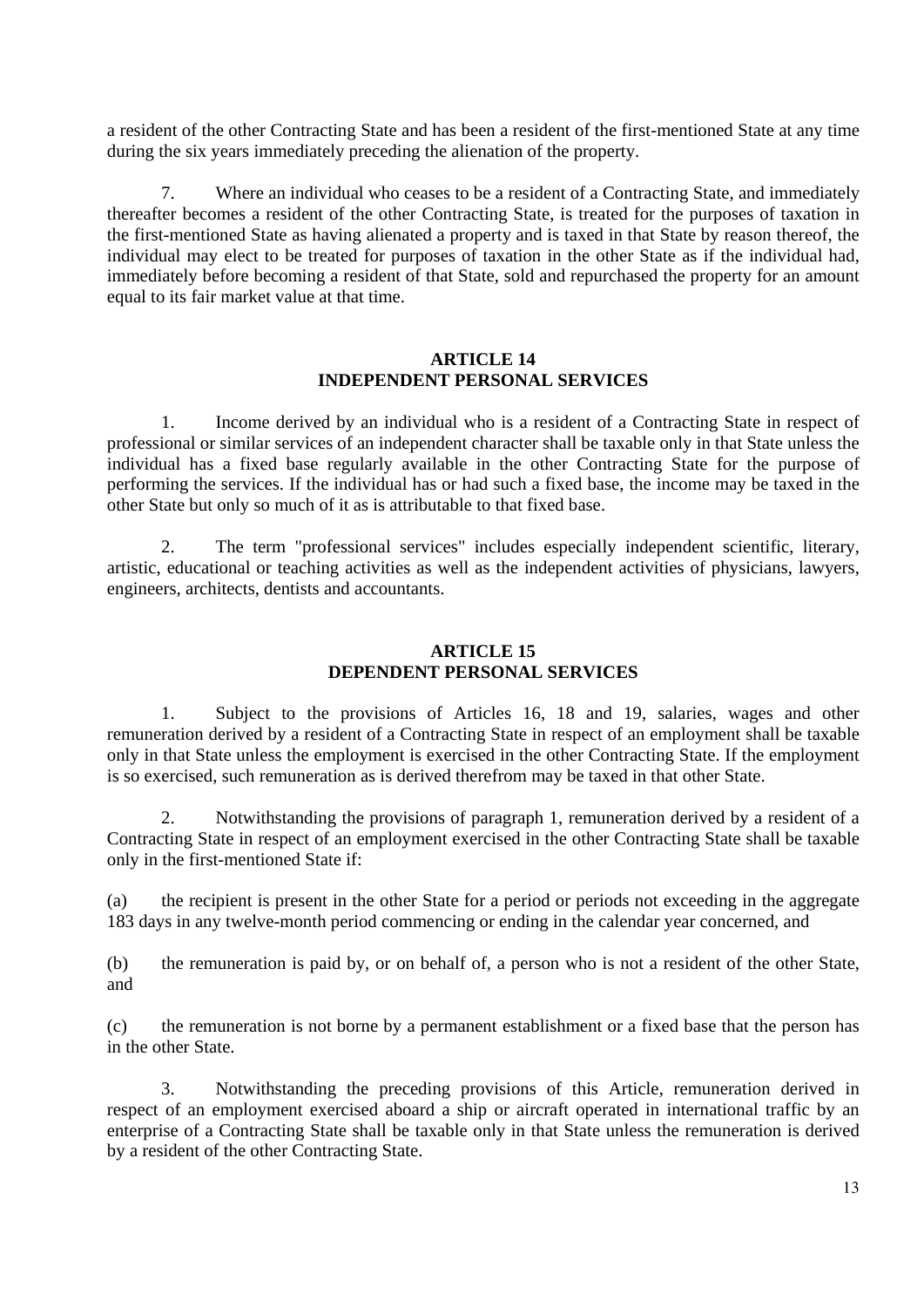#### **ARTICLE 16 DIRECTORS' FEES**

Directors' fees and other similar payments derived by a resident of a Contracting State in the capacity as a member of the board of directors or a similar organ of a company which is a resident of the other Contracting State may be taxed in that other State.

#### **ARTICLE 17 ARTISTES AND SPORTSPERSONS**

1. Notwithstanding the provisions of Articles 14 and 15, income derived by a resident of a Contracting State as an entertainer, such as a theatre, motion picture, radio or television artiste, or a musician, or as a sportsperson, from that resident's personal activities as such exercised in the other Contracting State, may be taxed in that other State.

2. Where income in respect of personal activities exercised by an entertainer or a sportsperson in that individual's capacity as such accrues not to the entertainer or sportsperson personally but to another person, that income may, notwithstanding the provisions of Articles 7, 14 and 15, be taxed in the Contracting State in which the activities of the entertainer or sportsperson are exercised.

3. The provisions of paragraph 2 shall not apply if it is established that neither the entertainer nor the sportsperson nor persons related thereto participate directly or indirectly in the profits of the person referred to in that paragraph.

4. Notwithstanding the provisions of paragraphs 1 and 2, income derived by an entertainer or a sportsperson from the activities referred to in paragraph 1, performed within the framework of cultural or sport exchanges agreed to by the Governments of the Contracting States and carried out other than for the purpose of profit, shall be exempt from tax in the Contracting State in which these activities are exercised.

#### **ARTICLE 18 PENSIONS**

1. Pensions arising in a Contracting State and paid to a resident of the other Contracting State may be taxed in that other State.

2. Pensions arising in a Contracting State and paid to a resident of the other Contracting State may also be taxed in the State in which they arise and according to the laws of that State. However, in the case of periodic pension payments, other than payments under the social security legislation in a Contracting State, the tax so charged shall not exceed the lesser of:

(a) 15 per cent of the gross amount of the payment; and

(b) the rate determined by reference to the amount of tax that the recipient of the payment would otherwise be required to pay for the year on the total amount of the periodic pension payments received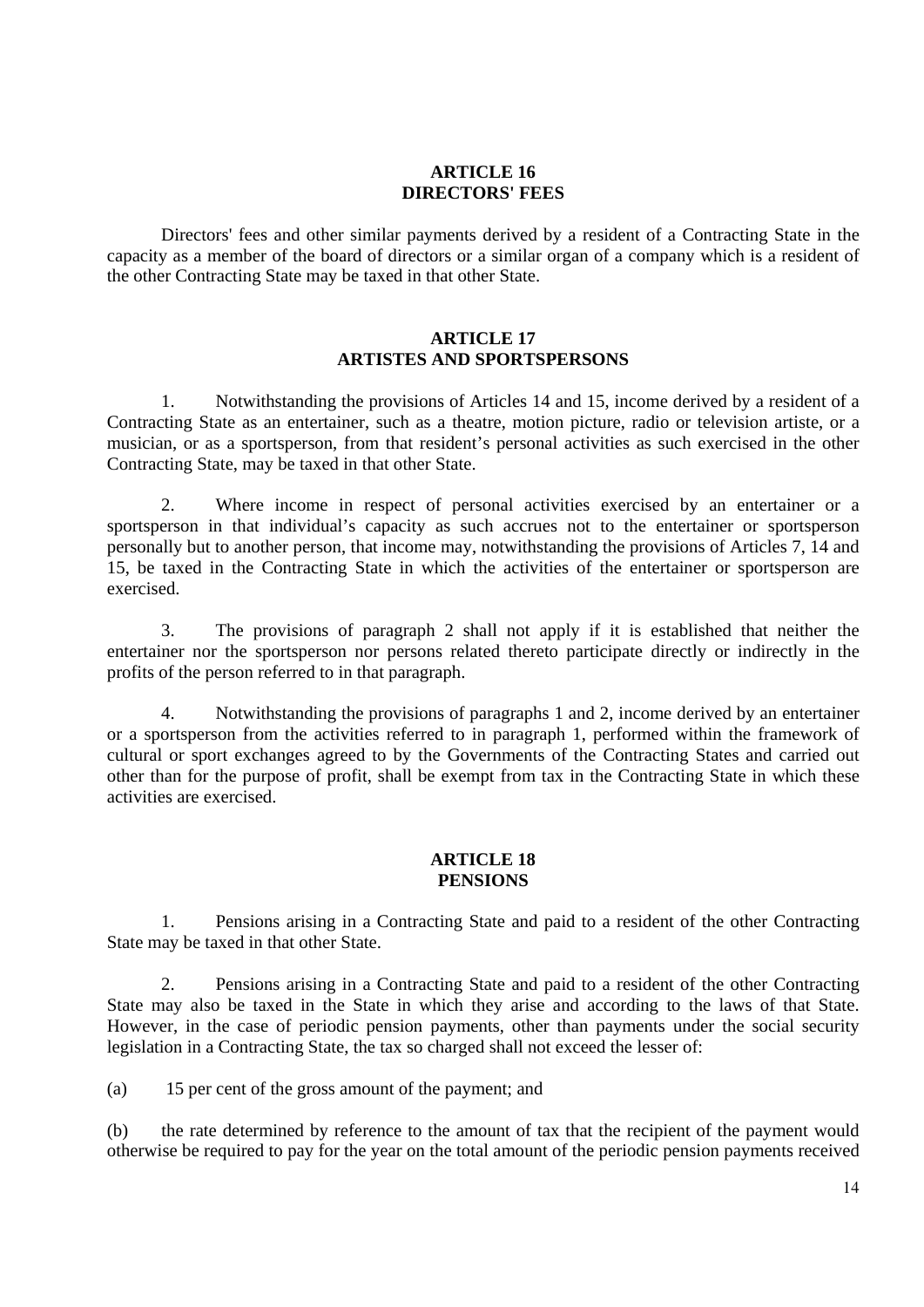by the individual in the year, if the individual were resident in the Contracting State in which the payment arises.

3. Notwithstanding anything in this Convention,

(a) war pensions and allowances (including pensions and allowances paid to war veterans or paid as a consequence of damages or injuries suffered as a consequence of a war) arising in a Contracting State and paid to a resident of the other Contracting State shall be exempt from tax in that other State to the extent that they would be exempt from tax if received by a resident of the first-mentioned State;

(b) benefits under the social security legislation in a Contracting State paid to a resident of the other Contracting State shall be taxable only in the first-mentioned State; and

(c) alimony and other similar payments arising in a Contracting State and paid to a resident of the other Contracting State who is subject to tax therein in respect thereof shall be taxable only in that other State, but the amount taxable in that other State shall not exceed the amount that would be taxable in the first-mentioned state if the recipient were a resident thereof.

# **ARTICLE 19 GOVERNMENT SERVICE**

1.

(a) Salaries, wages and other similar remuneration, other than a pension, paid by a Contracting State or a political or administrative-territorial subdivision or a local authority thereof to an individual in respect of services rendered to that State or subdivision or authority shall be taxable only in that State.

(b) However, such salaries, wages and other similar remuneration shall be taxable only in the other Contracting State if the services are rendered in that State and the individual is a resident of that State who:

(i) is a national of that State, or

(ii) did not become a resident of that State solely for the purpose of rendering the services.

2. The provisions of paragraph 1 shall not apply to salaries, wages and other similar remuneration in respect of services rendered in connection with a business carried on by a Contracting State or a political or administrative-territorial subdivision or a local authority thereof.

#### **ARTICLE 20 STUDENTS**

Payments which a student or business apprentice who is, or was immediately before visiting a Contracting State, a resident of the other Contracting State and who is present in the first-mentioned State solely for the purpose of that individual's education or training receives for the purpose of that individual's maintenance, education or training shall not be taxed in that State, if such payments arise from sources outside that State.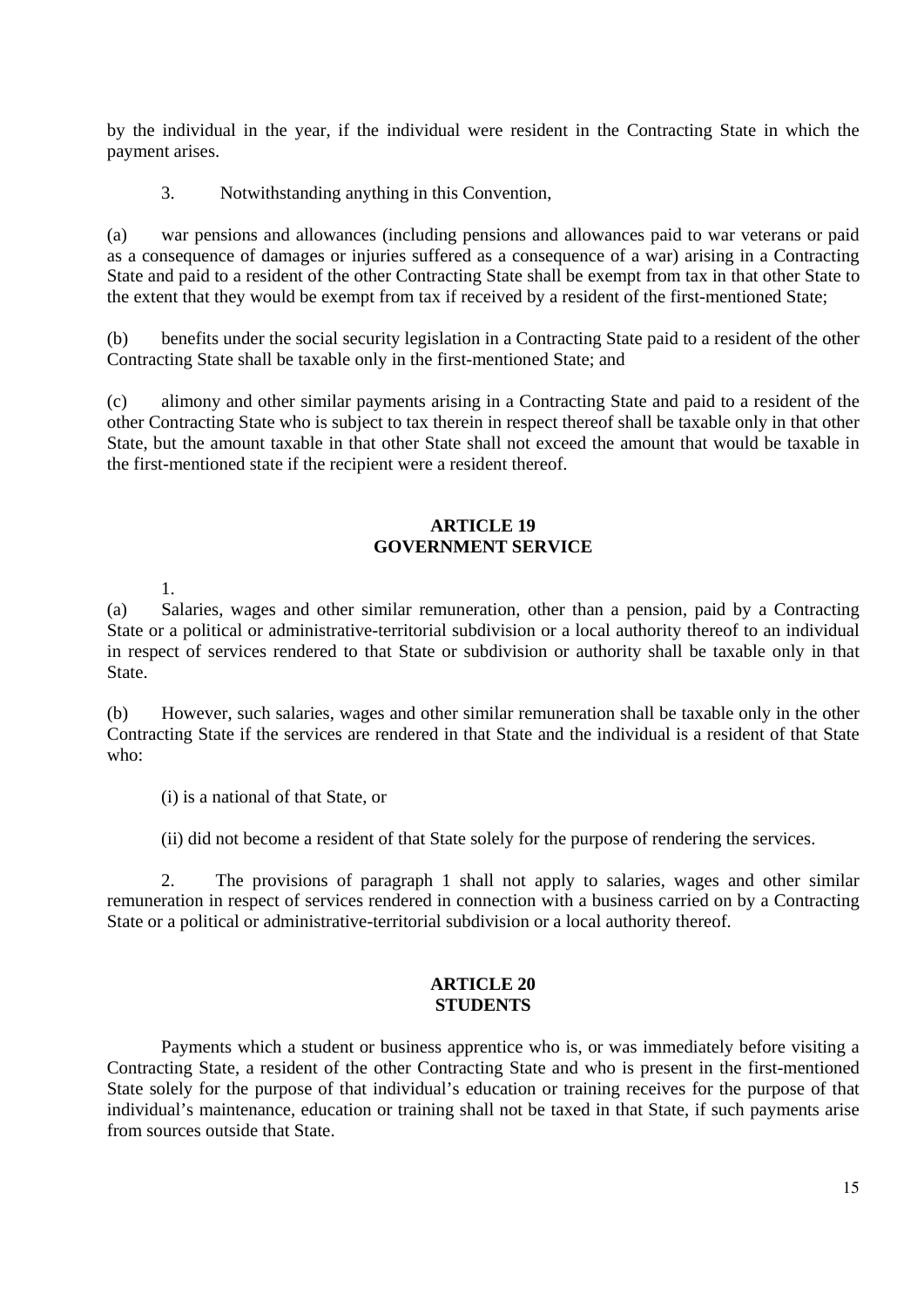# **ARTICLE 21 OTHER INCOME**

1. Subject to the provisions of paragraph 2, items of income of a resident of a Contracting State, wherever arising, not dealt with in the foregoing Articles of this Convention shall be taxable only in that State.

2. However, if such income is derived by a resident of a Contracting State from sources in the other Contracting State, such income may also be taxed in the State in which it arises and according to the law of that State. Where such income is income from a trust, other than a trust to which contributions were deductible, the tax so charged shall, if the income is taxable in the Contracting State in which the beneficial owner is a resident, not exceed 15 per cent of the gross amount of the income.

# **ARTICLE 22 CAPITAL**

1. Capital represented by immovable property owned by a resident of a Contracting State and situated in the other Contracting State may be taxed in that other State.

2. Capital represented by movable property forming part of the business property of a permanent establishment that an enterprise of a Contracting State has in the other Contracting State, or by movable property pertaining to a fixed base available to a resident of a Contracting State in the other Contracting State for the purpose of performing independent personal services, may be taxed in that other State.

3. Capital represented by ships and aircraft operated by an enterprise of a Contracting State in international traffic and by movable property pertaining to the operation of such ships and aircraft shall be taxable only in that State.

4. All other elements of capital of a resident of a Contracting State shall be taxable only in that State.

#### **ARTICLE 23 ELIMINATION OF DOUBLE TAXATION**

1. In the case of Armenia, double taxation shall be avoided as follows:

(a) where a resident of Armenia derives income or owns capital which, in accordance with the provisions of this Convention, may be taxed in Canada, Armenia shall allow:

(i) as a deduction from the tax on the income of that resident, an amount equal to the income tax paid in Canada,

(ii) as a deduction from the tax on the capital of that resident, an amount equal to the capital tax paid in Canada.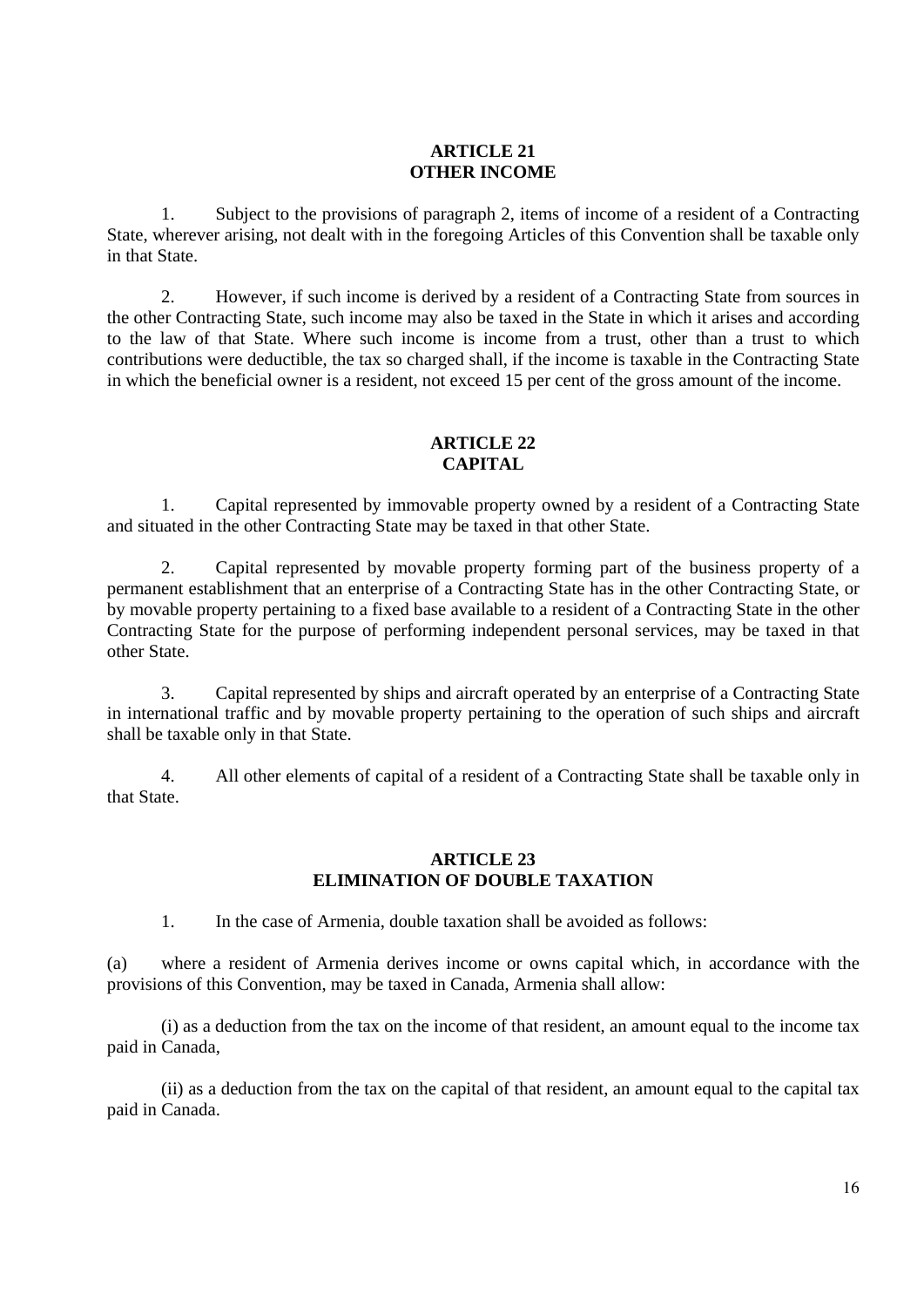Such deduction in either case shall not, however, exceed that part of the income tax or capital tax, as computed before the deduction is given, which is attributable, as case may be, to the income or the capital which may be taxed in Canada.

(b) subject to the existing provisions of the law of Armenia regarding the allowance as a credit against Armenian tax of tax payable in a territory outside Armenia and to any subsequent modification of those provisions – which shall not affect the general principle hereof – where a company which is a resident of Canada pays a dividend to a company which is a resident of Armenia and which holds directly or indirectly at least 10 per cent of the capital in the first-mentioned company, the credit shall take into account the tax payable in Canada by that first-mentioned company in respect of the profits out of which such dividend is paid; and

(c) where in accordance with any provision of this Convention, income derived or capital owned by a resident of Armenia is exempt from tax in Armenia, Armenia may nevertheless, in calculating the amount of tax on the remaining income or capital of such resident, take into account the exempted income or capital.

2. In the case of Canada, double taxation shall be avoided as follows:

(a) subject to the existing provisions of the law of Canada regarding the deduction from tax payable in Canada of tax paid in a territory outside Canada and to any subsequent modification of those provisions – which shall not affect the general principale hereof – and unless a greater deduction or relief is provided under the laws of Canada, tax payable in Armenia on profits, income or gains arising in Armenia shall be deducted from any Canadian tax payable in respect of such profits, income or gains;

(b) subject to the existing provisions of the law of Canada regarding the allowance as a credit against Canadian tax of tax payable in a territory outside Canada and to any subsequent modification of those provisions – which shall not affect the general principal hereof – where a company which is a resident of Armenia pays a dividend to a company which is a resident of Canada and which controls directly or indirectly at least 10 per cent of the voting power in the first-mentioned company, the credit shall take into account the tax payable in Armenia by that first-mentioned company in respect of the profits out of which dividend is paid; and

(c) where, in accordance with any provision of the Convention, income derived or capital owned by a resident of Canada is exempt from tax in Canada, Canada may nevertheless, in calculating the amount of tax on other income or capital, take into account the exempted income or capital.

3. For the purposes of this Article, profits, income or gains of a resident of a Contracting State that may be taxed in the other Contracting State in accordance with this Convention shall be deemed to arise from sources in that other State.

#### **ARTICLE 24 NON-DISCRIMINATION**

1. Nationals of a Contracting State shall not be subjected in the other Contracting State to any taxation or any requirement connected therewith that is more burdensome than the taxation and connected requirements to which nationals of that other State in the same circumstances, in particular with respect to residence, are or may be subjected.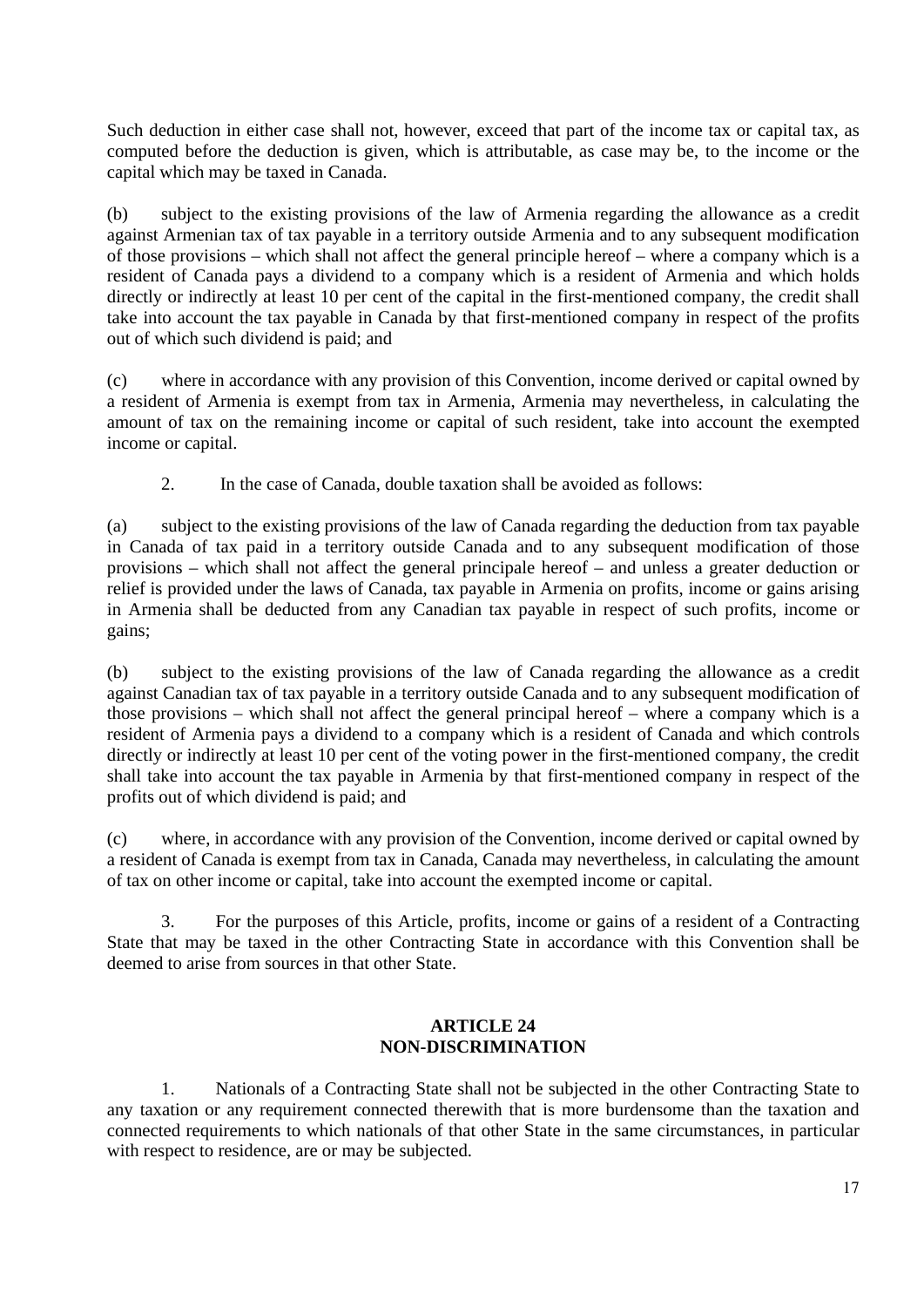2. Stateless persons who are residents of a Contracting State shall not be subjected in either Contracting State to any taxation or any requirement connected therewith, which is other or more burdensome than the taxation and connected requirements to which nationals of the State concerned in the same circumstances are or may be subjected to.

3. The taxation on a permanent establishment that an enterprise of a Contracting State has in the other Contracting State shall not be less favourably levied in that other State than the taxation levied on enterprises of that other State carrying on the same activities.

4. Nothing in this Article shall be construed as obliging a Contracting State to grant to residents of the other Contracting State any personal allowances, reliefs and reductions for taxation purposes on account of civil status or family responsibilities that it grants to its own residents.

5. Except where the provisions of paragraph 1 of Article 9, paragraph 7 of Article 11, or paragraph 6 of Article 12, apply, interest, royalties and other disbursements paid by an enterprise of a Contracting State to a resident of the other Contracting State shall, for the purpose of determining the taxable profits of such enterprise, be deductible under the same conditions as if they had been paid to a resident of the first-mentioned State. Similarly, any debts of an enterprise of a Contracting State to a resident of the other Contracting State shall, for the purpose of determining the taxable capital of such enterprise, be deductible under the same conditions as if they had been contracted to a resident of the first-mentioned State.

6. The provisions of paragraph 5 shall not affect the operation of any provision of the taxation laws of a Contracting State:

(a) relating to the deductibility of interest and which is in force on the date of signature of this Convention (including any subsequent modification of such provisions that does not change the general nature thereof); or

(b) adopted after such date by a Contracting State and which is designed to ensure that a person who is not a resident of that State does not enjoy, under the laws of that State, a tax treatment that is more favorable than that enjoyed by residents of that State.

7. Enterprises of a Contracting State, the capital of which is wholly or partly owned or controlled, directly or indirectly, by one or more residents of the other Contracting State, shall not be subjected in the first-mentioned State to any taxation or any requirement connected therewith that is more burdensome than the taxation and connected requirements to which other similar enterprises that are residents of the first-mentioned State, the capital of which is wholly or partly owned or controlled, directly or indirectly, by one or more residents of a third State, are or may be subjected.

8. In this Article, the term "taxation" means taxes that are the subject of this Convention.

# **ARTICLE 25 MUTUAL AGREEMENT PROCEDURE**

1. Where a person considers that the actions of one or both of the Contracting States result or will result for that person in taxation not in accordance with the provisions of this Convention, that person may, irrespective of the remedies provided by the domestic law of those States, address to the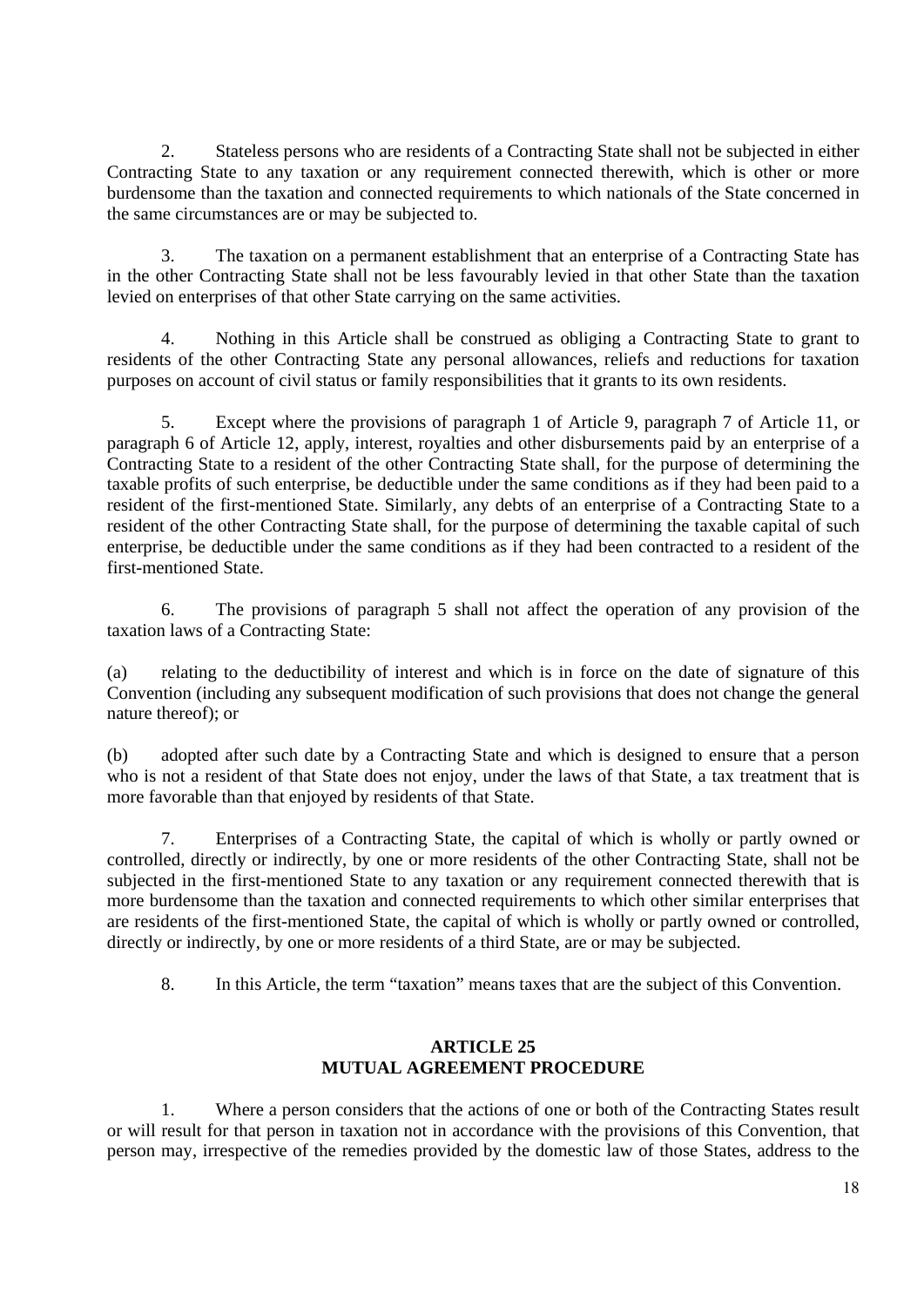competent authority of the Contracting State of which that person is a resident an application in writing stating the grounds for claiming the revision of such taxation. To be admissible, the said application must be submitted within two years from the first notification of the action resulting in taxation not in accordance with the provisions of the Convention.

2. The competent authority referred to in paragraph 1 shall endeavour, if the objection appears to it to be justified and if it is not itself able to arrive at a satisfactory solution, to resolve the case by mutual agreement with the competent authority of the other Contracting State, with a view to the avoidance of taxation not in accordance with the Convention. Any agreement reached within six years from the end of the taxable period in which the taxation not in accordance with the provisions of the Convention arose, shall be implemented notwithstanding any time limits in the domestic law of the Contracting States.

3. A Contracting State shall not, after the expiry of the time limits provided in its domestic laws and, in any case, after five years from the end of the taxable period to which the income concerned was attributed, increase the tax base of a resident of either of the Contracting States by including therein items of income that have also been charged to tax in the other Contracting State. This paragraph shall not apply in the case of fraud, wilful default or neglect.

4. The competent authorities of the Contracting States shall endeavour to resolve by mutual agreement any difficulties or doubts arising as to the interpretation or application of the Convention.

5. The competent authorities of the Contracting States may consult together for the elimination of double taxation in cases not provided for in the Convention and may communicate with each other directly for the purpose of applying the Convention.

#### **ARTICLE 26 EXCHANGE OF INFORMATION**

1. The competent authorities of the Contracting States shall exchange such information as is relevant for carrying out the provisions of this Convention or of the domestic laws of the Contracting States concerning taxes covered by this Convention insofar as the taxation thereunder is not contrary to the Convention. The exchange of information is not restricted by Article 1. Any information received by a Contracting State shall be treated as secret in the same manner as information obtained under the domestic laws of that State and shall be disclosed only to persons or authorities (including courts and administrative bodies) concerned with the assessment or collection of, the enforcement in respect of, or the determination of appeals in relation to taxes imposed in that State. Such persons or authorities shall use the information only for such purposes. They may disclose the information in public court proceedings or in judicial decisions.

2. In no case shall the provisions of the paragraph 1 be construed so as to impose on a Contracting State the obligation:

(a) to carry out administrative measures at variance with the laws and administrative practice of that or of the other Contracting State;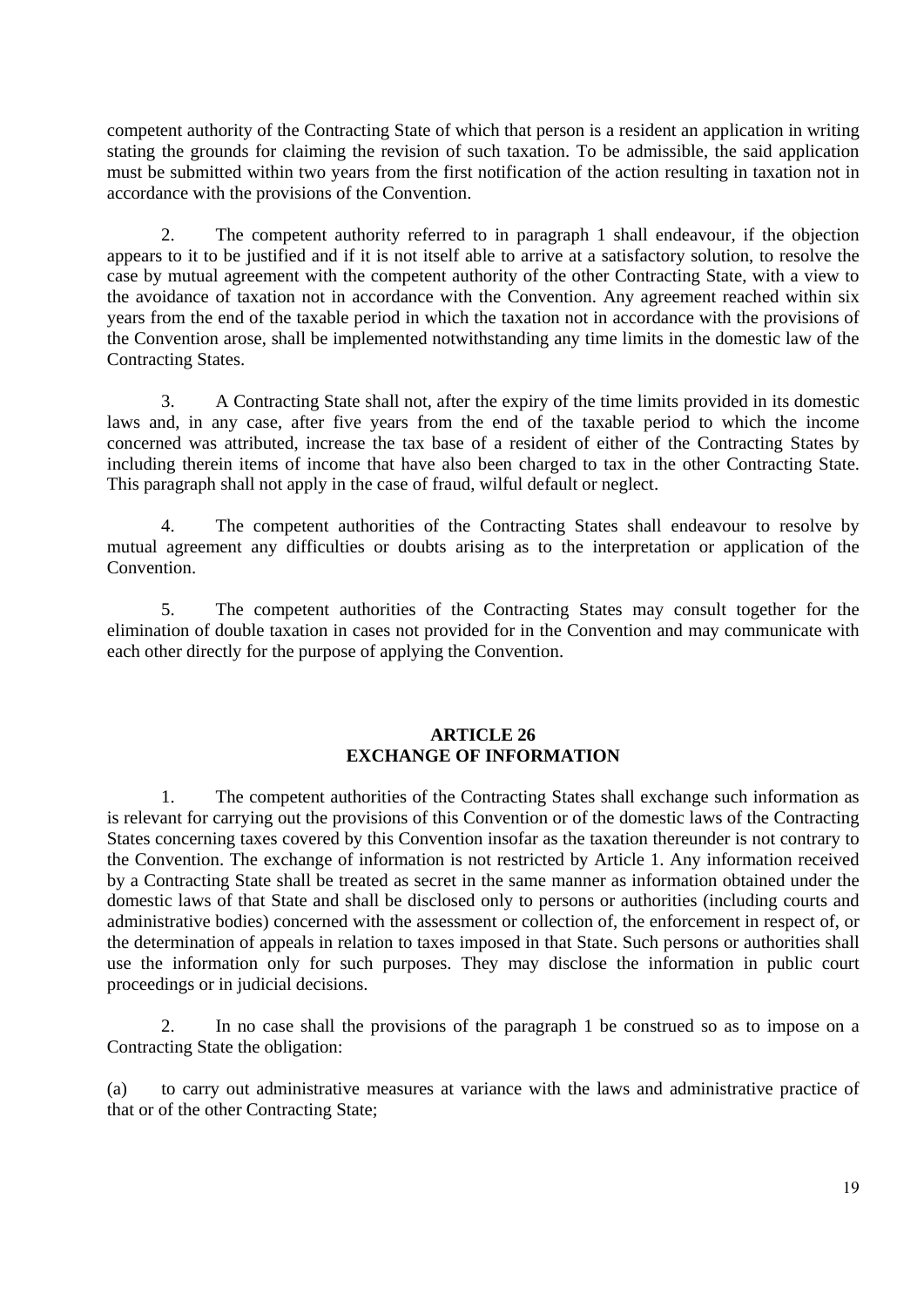(b) to supply information that is not obtainable under the laws or the normal course of the administration of that or of the other Contracting State; or

(c) to supply information that would disclose any trade, business, industrial, commercial or professional secret or trade process, or information, the disclosure of which would be contrary to public policy (ordre public).

3. If information is requested by a Contracting State in accordance with this Article, the other Contracting State shall endeavour to obtain the information to which the request relates in the same way as if its own taxation were involved, even through the other State does not, at that time, need such information. If specifically requested by the competent authority of a Contracting State, the competent authority of the other Contracting State shall endeavour to provide information under this Article in the form requested, such as depositions of witnesses and copies of unedited original documents (including books, papers, statements, records, accounts or writings), to the same extent such depositions and documents can be obtained under the laws and administrative practices of that other State with respect to its own taxes.

#### **ARTICLE 27 MEMBERS OF DIPLOMATIC MISSIONS AND CONSULAR POSTS**

1. Nothing in this Convention shall affect the fiscal privileges of members of diplomatic missions or consular posts under the general rules of international law or under the provisions of special agreements.

2. Notwithstanding the provisions of Article 4, an individual who is a member of a diplomatic mission, consular post or permanent mission of a Contracting State that is situated in the other Contracting State or in third State shall be deemed for the purposes of the Convention to be a resident of the sending State if that individual is liable in the sending State to the same obligations in relation to tax on total income as are residents of that sending State.

3. The Convention shall not apply to international organizations, to organs or officials thereof and to persons who are members of a diplomatic mission, consular post or permanent mission of a third State or group of States, being present in a Contracting State and who are not liable in either Contracting State to the same obligations in relation to tax on their total income as are residents thereof.

#### **ARTICLE 28 MISCELLANEOUS RULES**

1. The provisions of this Convention shall not be construed to restrict in any manner any exemption, allowance, credit or other deduction accorded by the laws of a Contracting State in the determination of the tax imposed by that State.

2. Nothing in the Convention shall be construed as preventing a Contracting State from imposing a tax on amounts included in the income of a resident of that State with respect to a partnership, trust, or controlled foreign affiliate, in which that resident has an interest.

3. The Convention shall not apply to any company (nor to income derived from such company by a shareholder thereof), trust or other entity that is a resident of a Contracting State and is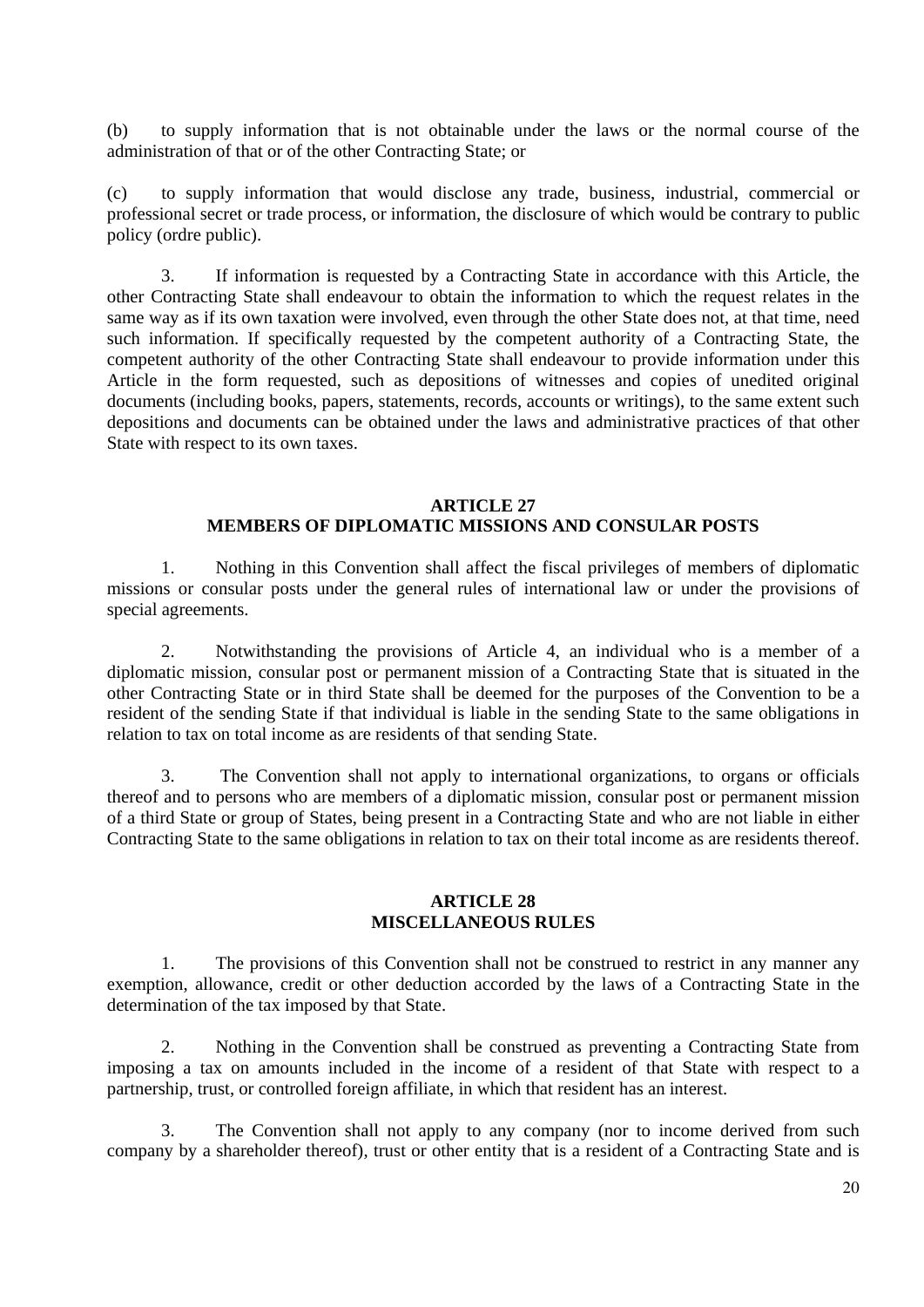beneficially owned or controlled, directly or indirectly, by one or more persons who are not residents of that State, if the amount of the tax imposed on the income or capital of the company, trust or other entity by that State is substantially lower than the amount that would be imposed by that State if all of the shares of the capital stock of the company or all of the interests in the trust or other entity, as the case may be, were beneficially owned by one or more individuals who were residents of that State.

4. For the purposes of paragraph 3 of Article XXII (Consultation) of the General Agreement on Trade in Services, the Contracting States agree that, notwithstanding that paragraph, any dispute between them as to whether a measure falls within the scope of the Convention may be brought before the Council for Trade in Services, as provided by that paragraph, only with the consent of both Contracting States. Any doubt as to the interpretation of this paragraph shall be resolved under paragraph 4 of Article 25 or, failing agreement under that procedure, pursuant to any other procedure agreed to by both Contracting States.

5. Where under any provision of the Convention any income is relieved from tax in a Contracting State and, under the law in force in the other Contracting State a person, in respect of that income, is subject to tax by reference to the amount thereof that is remitted to or received in that other Contracting State and not by reference to the full amount thereof, then the relief to be allowed under the Convention in the first-mentioned Contracting State shall apply only to so much of the income as is taxed in the other Contracting State.

#### **ARTICLE 29 ENTRY INTO FORCE**

This Convention shall enter into force upon the exchange of diplomatic notes indicating that all internal legal procedures have been complied with and its provisions shall apply:

(a) in respect of tax withheld at the source on amounts paid or credited to non-residents on or after the first day of January in the calendar year next following that in which the Convention enters into force; and

(b) in respect of other taxes, for taxation years beginning on or after the first day of January in the calendar year next following that in which the Convention enters into force.

#### **ARTICLE 30 TERMINATION**

This Convention shall continue in effect indefinitely but either Contracting State may, on or before June 30 of any calendar year beginning after the fifth year from the date of the entry into force of the Convention, give to the other Contracting State a notice of termination in writing through diplomatic channels. In such event, the Convention shall cease to have effect:

(a) in respect of tax withheld at the source on amounts paid or credited to non-residents, after the end of that calendar year, and

(b) in respect of other taxes, for taxation years beginning after the end of that calendar year.